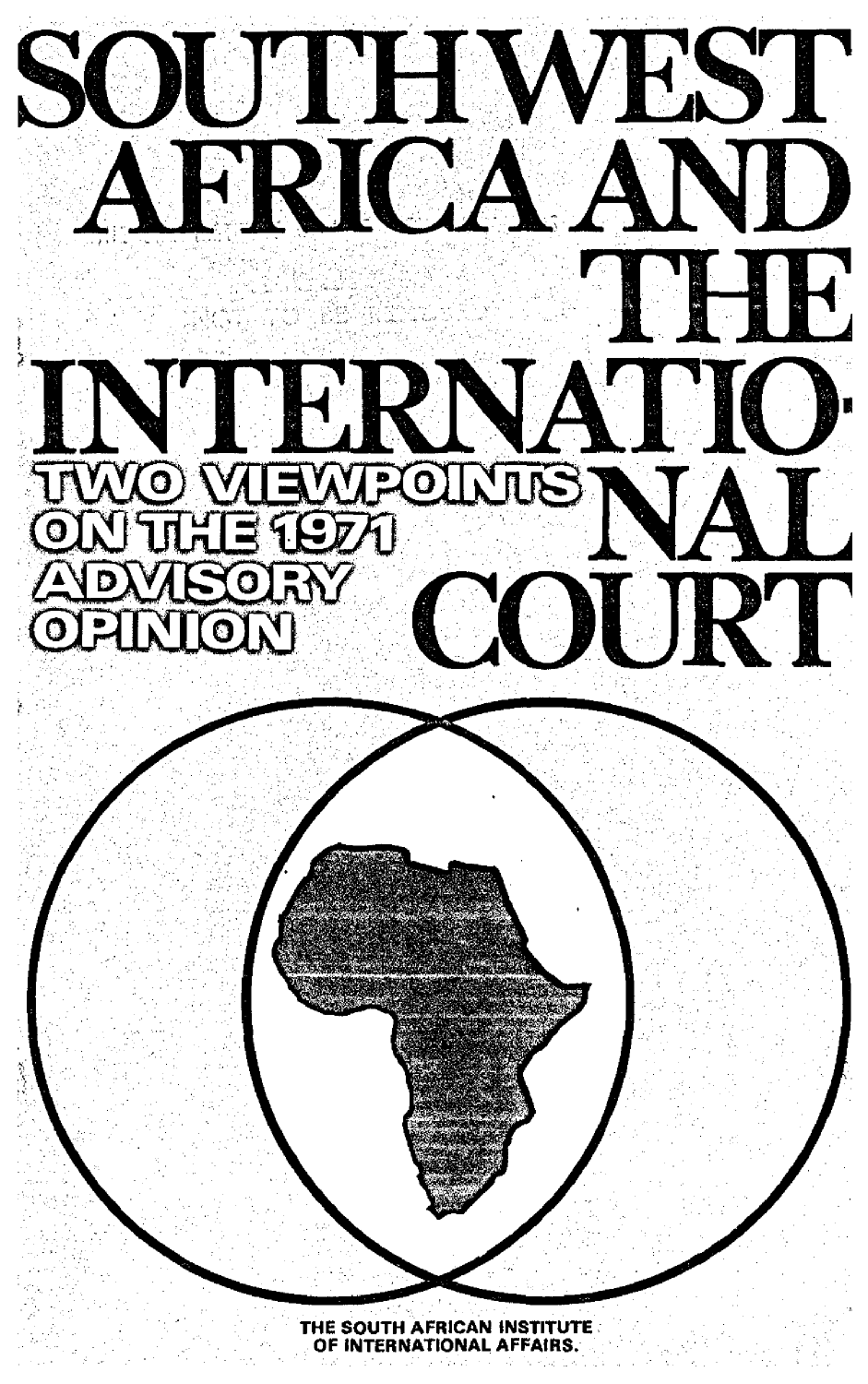#### NOTES ON CONTRIBUTORS

*Advocate D. P. de Vittiers, S.C.,* is Managing Director of Nasionale Pers Bpk. He was leader of the South African Government's legal team at the Hague during the South West Africa Cases before the International Court, 1960-1966, and during the proceedings before the Court in connection with the 1971 Advisory Opinion.

*Professor John Dugard* teaches international law at the University of the Witwatersrand. He is the author of many articles on international legal questions, in. particular relating to South West Africa, and he is the Editor of *The South West Africa/Namibia Dispute* (Documents and Scholarly Writings on the Controversy Between South Africa and the United Nations), University of California Press, 1973.

*Advocate E. M. Grosskopf, S.C.,* is a member of the Cape Town Bar. He was a member of the South African legal team during the proceedings before the International Court in regard to South. West Africa, 1960-66, and was co-leader of the legal team, with Advocate D. P. de Villiers, in the proceedings leading to the Court's Advisory Opinion of 1971.

*Professor Marinus Wiechers* is a member of the Faculty of Law of the University of South Africa, where he specialises in international and constitutional law. He has written widely in these fields and, in particular, on the international legal implications of the South West Africa/Namibia issue.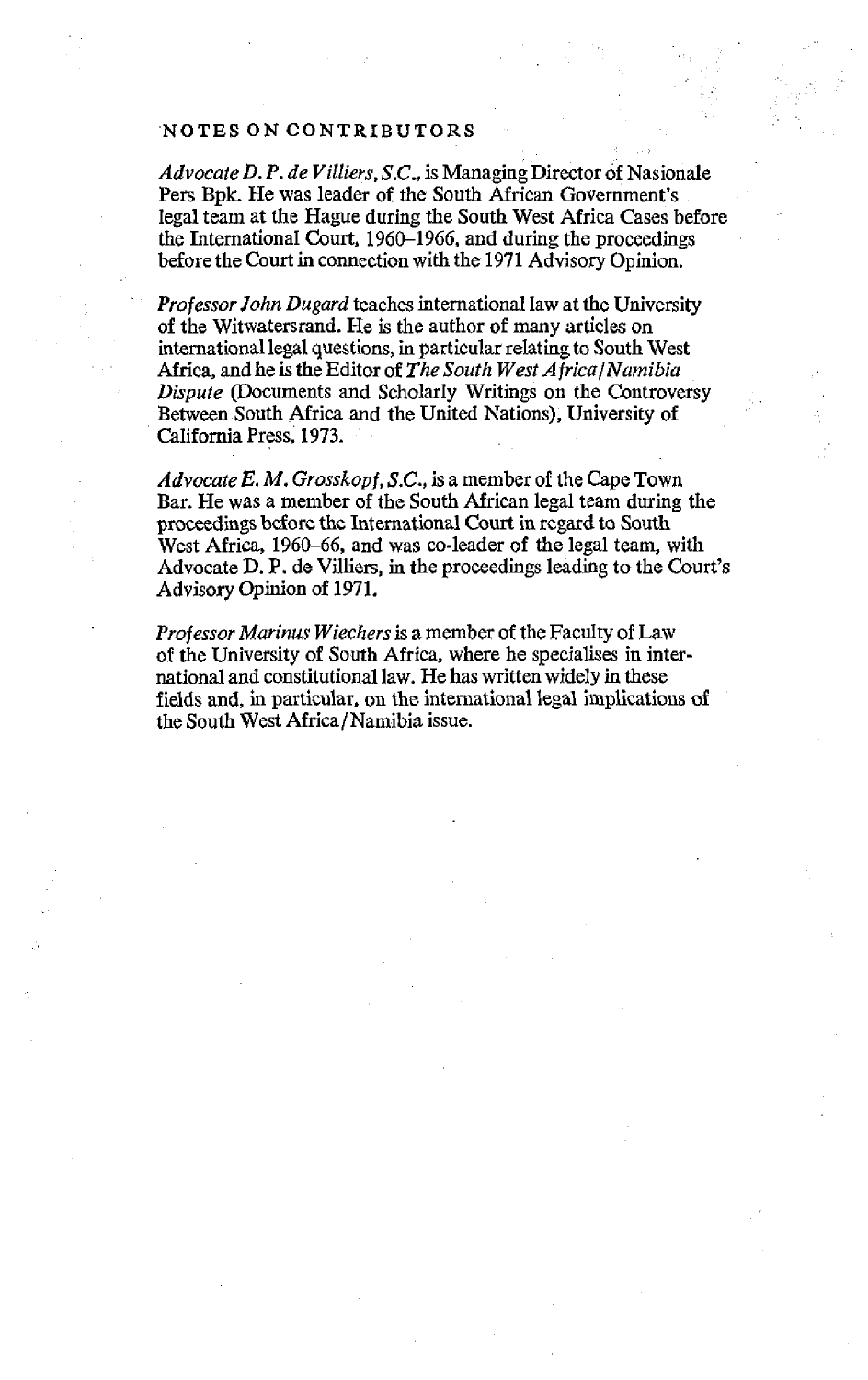# South West Africa and the International Court

#### TWO VIEWPOINTS ON THE 1971 ADVISORY OPINION

John Dugard E.M.Grosskopf

With an introduction by Professor Marinus Wiechers and a foreword by Advocate D. P. de Villiers

THE SOUTH AFRICAN INSTITUTE OF INTERNATIONAL AFFAIRS JOHANNESBURG

June 1974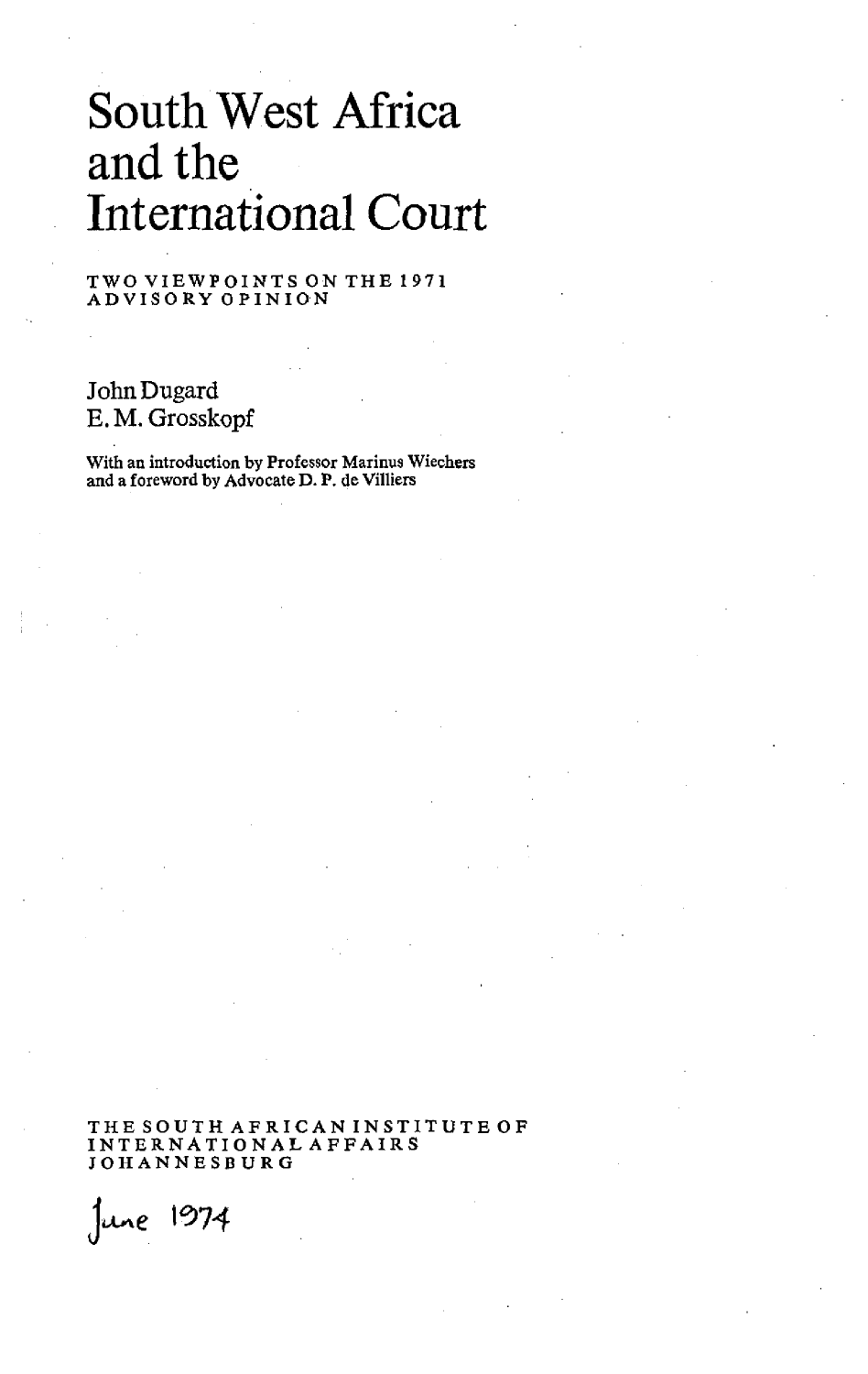Printed by National Book Printers Ltd., Elsies River, Cape, South Africa

 $\ddot{\phantom{a}}$ 

.,

$$
158N: 0 - 620 - 00040 = 6
$$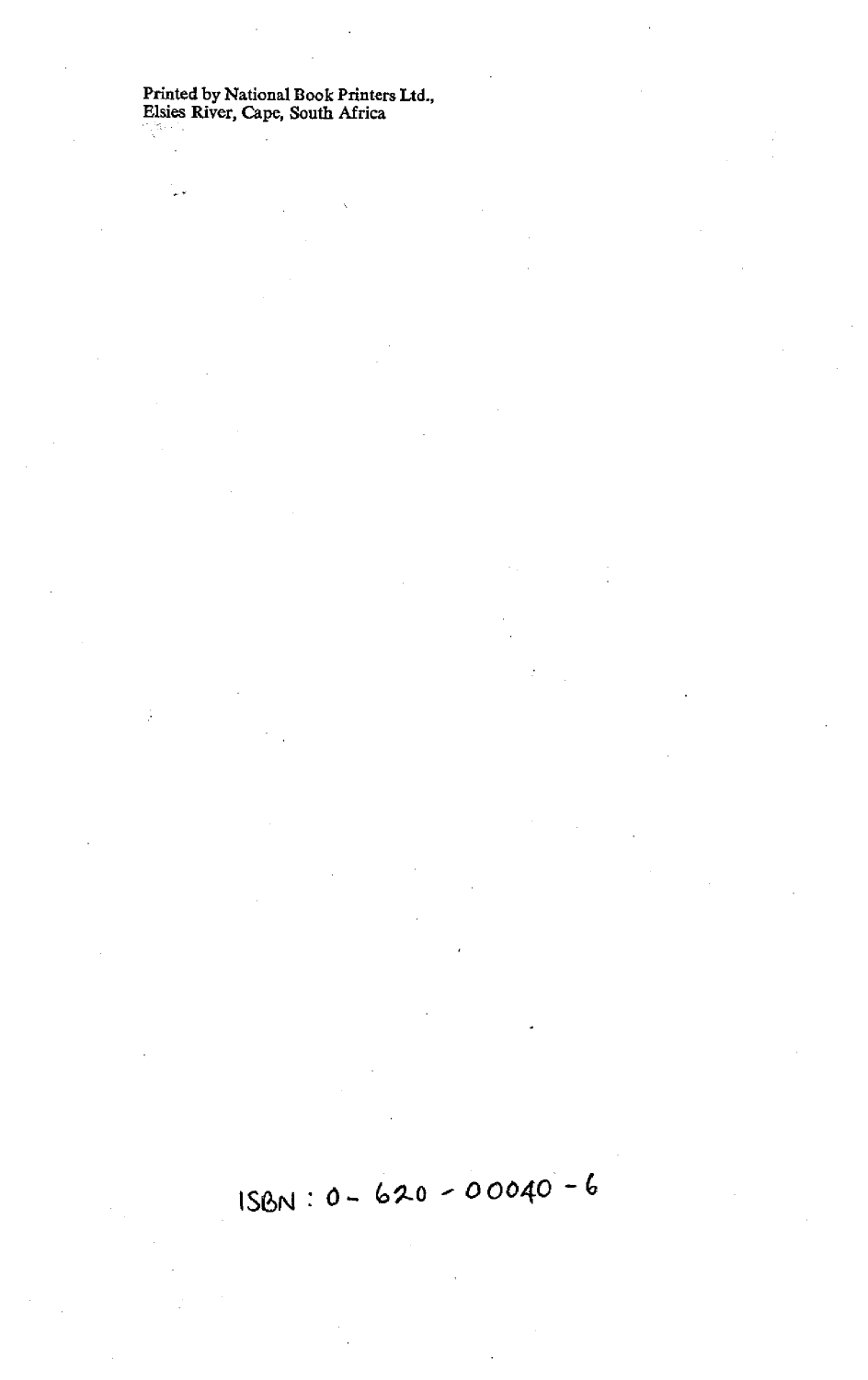## **Contents**

D. P. de Villiers *Foreword 5* Marinus Wiechers *Introduction 7* E. M. Grosskopf *The 1971 Advisory Opinion 10* John Dugard *The 1971 Opinion and the Future 16* E. M. Grosskopf *Addendum 30 Notes on Contributors* Inside Front Cover

> WE SAN REGIST MADA SHOWER  $\sim$  5 Leinbeten and NOT TO BE REMOVED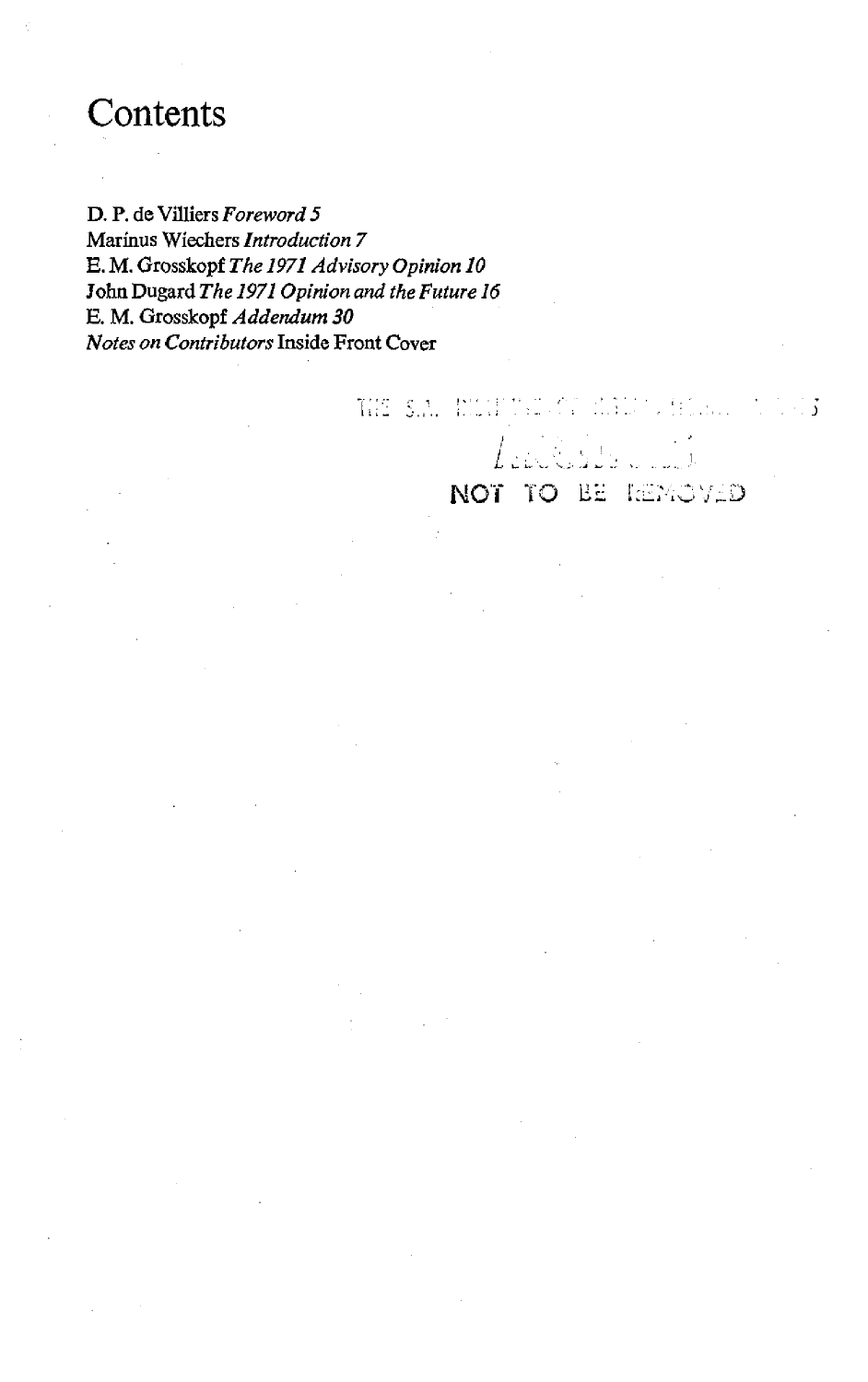### Foreword

"Although I respect the humanitarian sentiments and the avowed concern for the welfare of the peoples of South West Africa which so clearly underline the Opinion of the Court in this case, I cannot as a jurist accept the reasoning on which it is based."

This was the opening sentence of the dissenting opinion of Judge Sir Gerald Fitzmaurice in the 1971 Advisory Proceedings on South West Africa in the International Court. In masterly understatement it typified a clash which had run like a refrain through the forensic exchanges of some 21 years.

The Court proceedings derived from highly charged political disputes at the United Nations: indeed the Court's judgments and opinions were sought as potential weapons in the political warfare. So it was almost inevitable that arguments against South Africa in Court would feed on the emotional content of a rampant anti-colonial campaign at the U.N. The Court would in effect be urged to arrive at certain results in order to better the lot of people allegedly oppressed by reason of the colour of their skins. Even the factual basis of oppression would often be taken for granted, though denied by South Africa, the arguer simply relying on the terms of U.N. resolutions. The South African reply would be that such an approach was a denial of the essential disciplines of the judicial process. Those disciplines required that disputed allegations of fact should be proved, which meant that they could not be assumed to be true on the mere say-so of majorities in a political body. Similarly, so the reply would run, legal conclusions could legitimately flow only from an application of established principles of law, and it was not the business of a court to alter or ignore these in order to arrive at a result which it considered desirable from a humanitarian or political point of view, or to avoid a result which it considered undesirable in those ways.

AH this may sound very elementary. Yet the thrust-and-parry along these lines was not confined to the well of the Court: it was all too evident on the bench itself. Repeatedly the reasoning of judges who gave Judgements or Opinions unfavourable to South Africa (and popular in terms of ruling political sentiments at the U.N.) was attacked by colleagues as being based on unwarranted assumptions, question-begging and legally invalid criteria. In voicing one of these criticisms in 1971, Sir Gerald Fitzmaurice went so far as to warn that

"those thinking of having recourse to the international judicial process at the present time must pay close attention to the elaborate explanation of its attitude on this kind of matter which the Court itself gives in its Opinion."

This explains why the litigation on South West Africa is said to have put the International Court itself on trial. In effect the question for States which might consider submitting themselves to its jurisdiction is whether they can, on the part of the majority of the judges, expect a judicial or a political approach to the question at issue.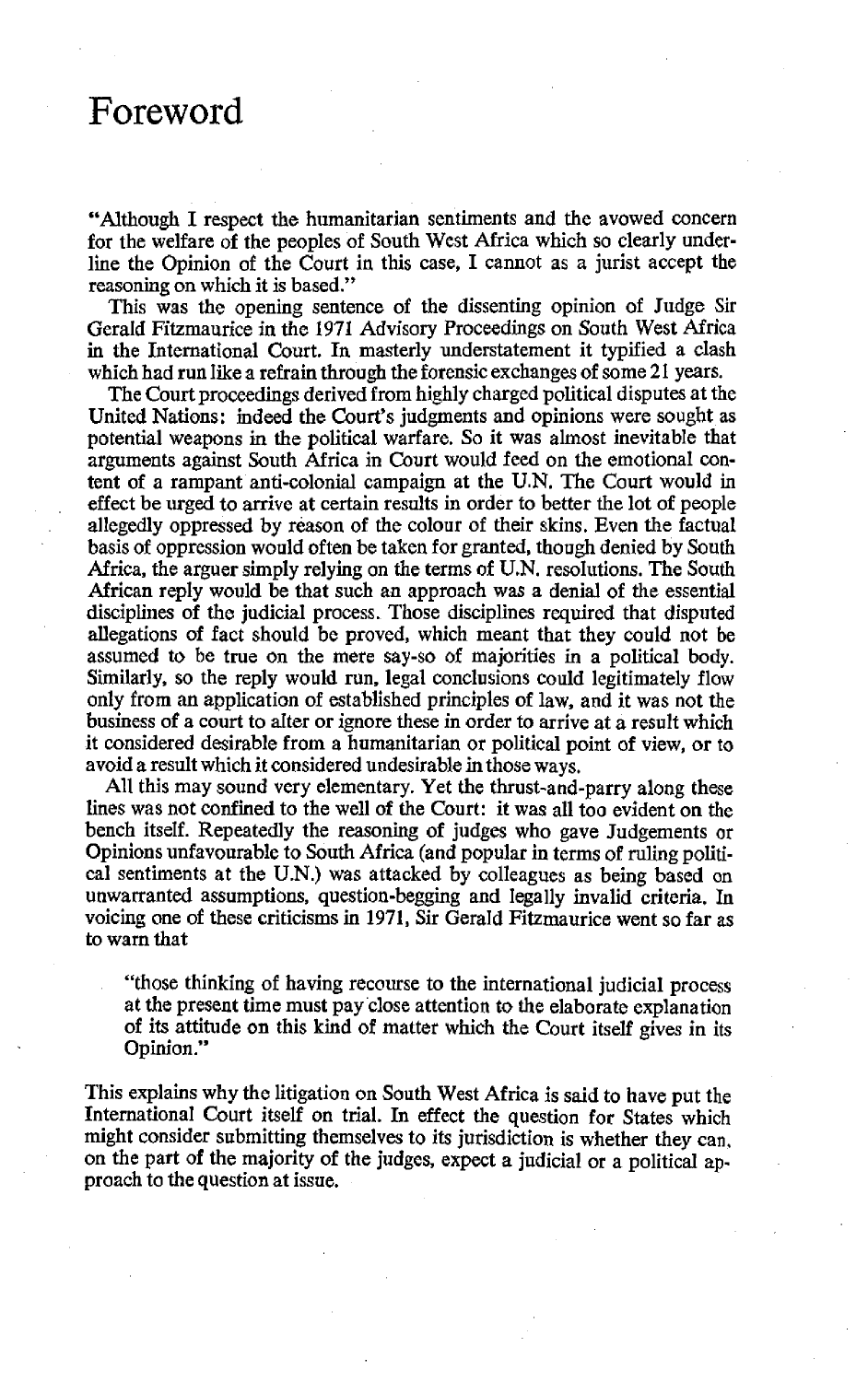It is in the above context that Mr. Grosskopf and Prof. Dugard, in their contributions to this book, debate the performance of the majority of the Court in the Advisory Proceedings of 1971. Prof. Dugard argues that the judges applied a perfectly legitimate, if fairly new, legal approach and philosophy. Mr. Grosskopf differs strongly. Their treatment of the subject is incisive and enlightening.

The South African Institute of International Affairs has shown commendable interest in the South West Africa affairs and has created several opportunities for opposing and varying points of view to be expounded by experts, for the enlightenment of the members of the Institute and of the public generally. The publishing of this debate on the legal aspects is a further and very valuable step in this process, on which the Institute is to be warmly congratulated.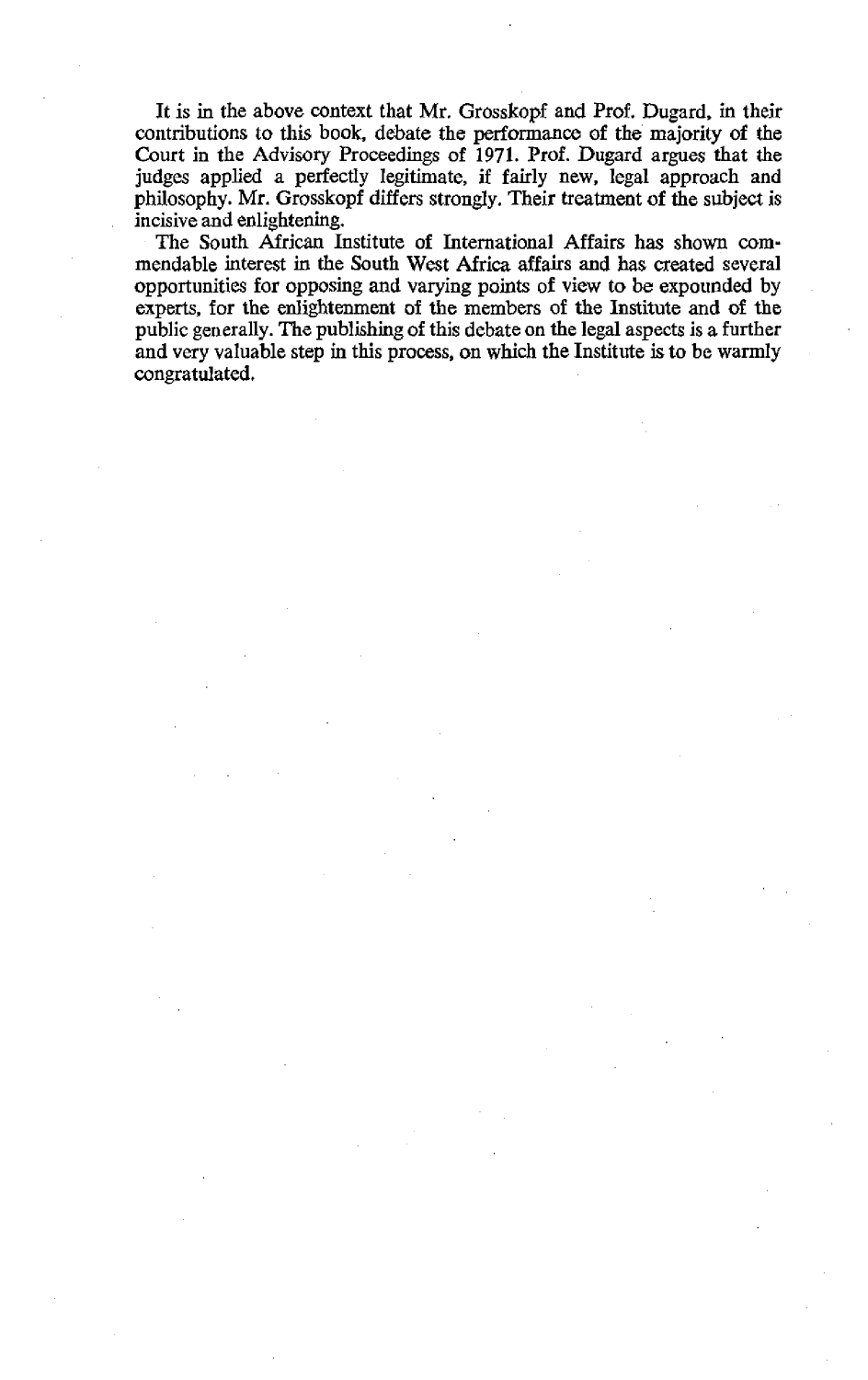### Introduction

MARINUSWIECHERS

On 11 June, 1950, the International Court of Justice gave an Opinion on the international status of South West Africa. The Opinion ran to a mere sixteen pages. Was it to be foreseen at that time that the controversy over South West Africa would, in the next twenty-one years, grow into the *cause celèbre* of modern international law? The territorial dispute about South West Africa has, over the years, grown in proportion and dimension. Now it encompasses such fundamental problems as the rôle and powers of the United Nations, the responsibilities of the international community, the international protection of human rights, the breaking up of the last ramparts of colonial rule, the relevance of international adjudication and, finally, the basis of international co-operation itself. Seen in this light, the South West Africa issue may afford the solution to many key issues which still obstruct international goodwill and progress. On the other hand, the development of the whole dispute can also be seen by some as a prolonged petty obstinacy which has assumed proportions above and beyond its intrinsic importance.

Since the creation of the United Nations in 1945, the dispute about South West Africa has run a tumultuous course, both in the debating halls of the world organisation and in the austere court rooms of the Peace Palace. As far back as 1946, South Africa insisted that the mandate for South West Africa had lapsed with the demise of the League of Nations, and that she was under no obligation to conclude a new trusteeship agreement with the United Nations which would place the Territory under the control and supervision of the General Assembly. This attitude of the South African government led the General Assembly to ask for an Advisory Opinion of the International Court on the legal status of the Territory. In its Advisory Opinion of July 1950, the Court stated that, in its view, the mandate had survived the League of Nations and that although South Africa was, in her capacity as mandatory, under no obligation to conclude a new trusteeship agreement, she had to accept the supervision of the General Assembly of the United Nations as far as the South African administration of the Territory was concerned. South Africa immediately rejected the Opinion and reiterated her view that she was under no obligation to account to the General Assembly for her administration.

In 1955 and 1956, the General Assembly again called on the Court for Advisory Opinions on the voting procedure to be adopted in the Assembly on South West African matters and on the question of whether the Assembly was empowered to hear petitions from inhabitants of the Territory. In both these Opinions the Court based its views on the previous opinion of 1950, and stated that the General Assembly was empowered, within the purview of its Charter powers, to carry out an effective supervision of the Mandatory's administration.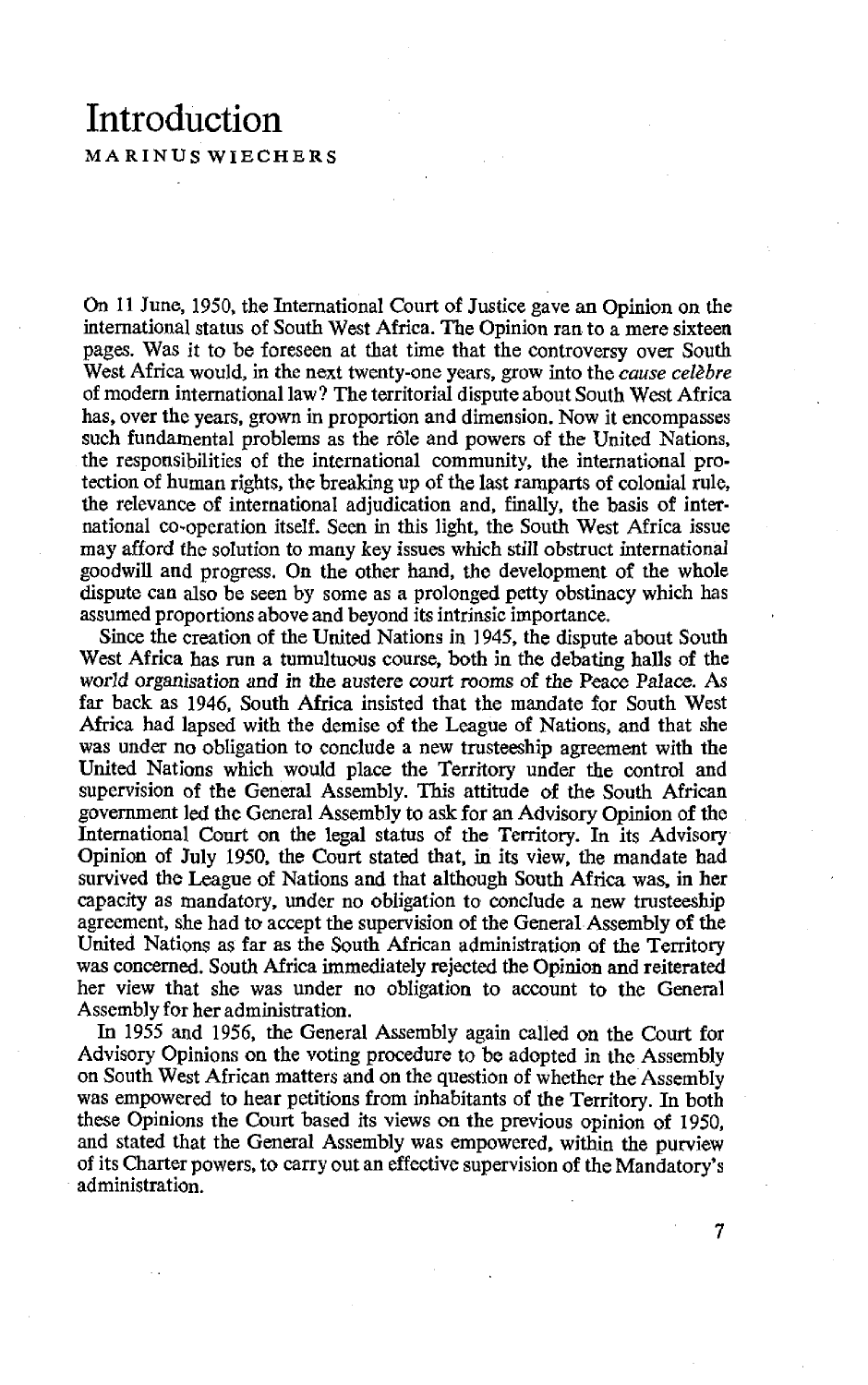After more than a decade of United Nations deadlock on South West Africa, two ex-members of the League, Ethiopia and Liberia, were requested by the General Assembly, in 1959, to institute litigious proceedings against South Africa in terms of the jurisdictional clause of the mandate. This jurisdictional clause provides members of the League with the opportunity of approaching the International Court for a Judgment if a dispute between themselves and a mandatory as to the obligations under the mandate cannot be settled by negotiation. South Africa immediately raised preliminary objections to the jurisdiction of the Court in the matter, but, in its Judgment of December 1962, the Court refused to uphold these objections and proceeded with a hearing on the merits of the case. After prolonged debate, both written and oral, on the merits of the case, the Court delivered its Judgment in 1966, rejecting the claims by Ethiopia and Liberia on the ground that they lacked the necessary legal right and interest, and that they could therefore not request a binding and final Judgment from the Court, particularly in so far as the conduct provisions of the mandate were concerned.

The Judgment of 1966 gave rise to vehement protests both in and outside United Nations circles, and in October 1966, the General Assembly took the unprecedented step of revoking the mandate for South West Africa and assuming United Nations responsibility for the Territory. In a series of ensuing resolutions, the General Assembly and the Security Council, acting on the assumption that the mandate had been terminated, issued requests to South Africa to end her administration of the Territory and enjoined other states, members as well as non-members of the Organisation, not in any way to recognise the continued presence of South Africa. AH this culminated in resolution 276 of the Security Council. On the recommendation of a committee created to investigate means of rendering its resolutions effective, the Security Council in July 1970, for the first time in the history of the United Nations, then asked the World Court for an Advisory Opinion on the "legal consequences for states of the continued presence of South Africa in Namibia (South West Africa) notwithstanding Security Council Resolution 276".

On 21 June, 1971, the Court delivered its Opinion in which it endorsed the revocation of the mandate by the General Assembly as well as all other actions taken by the Assembly and the Security Council since October 1966. Acting on the basis of the Opinion, the Security Council then authorised the Secretary General of the Organisation to establish contacts with the South African Government with a view to the withdrawal of the South African presence in the Territory and the attainment of full independence for South West Africa. This resulted in various contacts between the Secretary-General or his representatives and members of the South African Government. In the report of the personal representative of the Secretary-General, who visited the Territory towards the end of 1972, the view was expressed that certain agreements were reached between himself and the Government of South Africa as to the future independence of South West Africa.\*

At the moment the crucial question remains whether the South African Government will in future accept the 1971 Opinion and act on the basis of

\* After further discussions between the Government and the Secretary-General, this period of negotiations was ended by Security Council Resolution 342 of 11 December, 1973.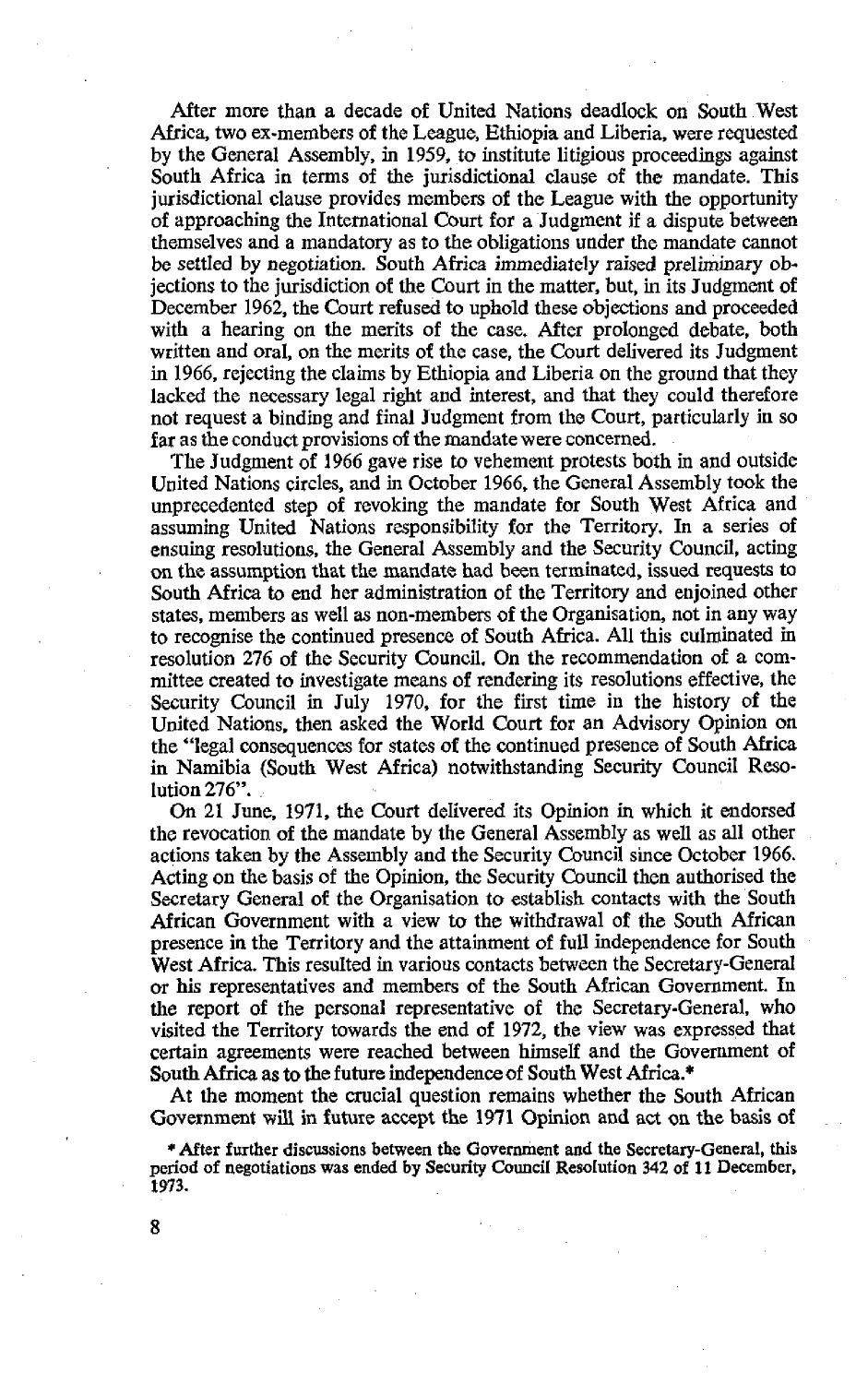that Opinion, just as it remains to be seen whether that Opinion did in effect constitute practical advice for the United Nations.

It has often been said that the controversy about South West Africa has for too long been cloaked in intricate, legalistic idiom and niceties. However, it must not be forgotten that law does still provide the best and most acceptable means of solving an international dispute. At the same time law affords the most solid basis on which states can conduct their foreign relations with other states. Seen in that light, international law is not merely a set of rules which can be applied mechanically; it must be realised that international law also serves as a vehicle for conveying and giving expression to philosophical and moral values.

The legal foundation of the South West Africa dispute cannot be ignored or denied. What can create differences of opinion, however, is the role and characteristics of the law which has to be applied in order to solve that dispute. For us here in South Africa and South West Africa, these differences of opinion are not merely manifestations of an abstract academic debate, since they relate directly to our own position in this southern part of Africa.

In the following papers by two eminent South African lawyers, widely divergent opinions about the theoretical soundness of the 1971 World Court Opinion on South West Africa, as well as the underlying philosophy of that Opinion, are set out. These papers do not simply present a theoretical, albeit thought-provoking, discussion of a highly intricate legal problem, but also pose a direct challenge to every thinking, responsible South African to judge and assess for himself the possible solutions to a problem which concerns us all.

Does the Advisory Opinion of the World Court of 1971 propose a legally sound and realistic solution to the South West Africa problem? Does it indicate the means whereby the material and moral progress of the inhabitants of the Territory can best be promoted? These are vital questions both for the United Nations and for South Africa. It is in this regard that the papers by Mr. Grosskopf and Professor Dugard are recommended for their acumen and learning.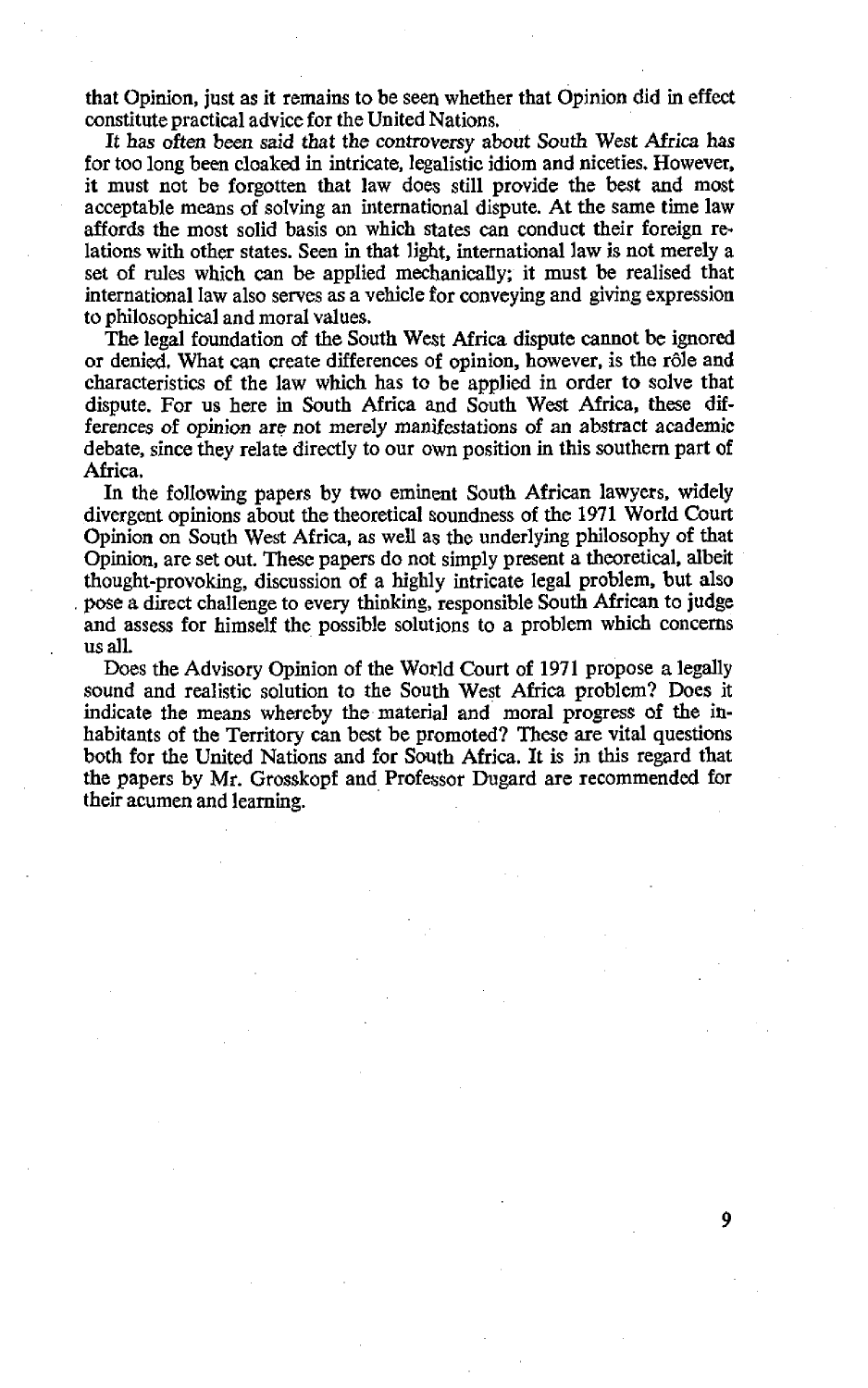# The 1971 Advisory Opinion

**E. M. GROSSKOPF**

The most recent Advisory Opinion of the International Court of Justice on South West Africa,<sup>1</sup> was not well received in South Africa. Shortly after the Opinion was handed down in June 1971, the Prime Minister stated that it displayed the results of political manoeuvring rather than of objective adjudication. More recently, Mr. Justice van Wyk, who was Judge *ad hoc* in the 1962-1966 South West Africa proceedings, accused the Court of substituting mere mumbo-jumbo for sound legal reasoning, and of employing meaningless legal jargon in order to reach predetermined conclusions. These are strong words. One may well ask oneself: Were they justified?

Both the speakers mentioned above supported their assessments of the Court's performance by referring to, *inter alia,* collateral issues such as the Court's refusal to have certain Judges recused, the failure to appoint an *ad hoc* Judge, and the sitting of the Court behind closed doors in the initial stages of the proceedings. Some of these features do in fact provide what is perhaps the most obvious evidence of the Court's attitude. Their significance is easily understood, even by a layman. Strong apologists of the Court have not attempted to defend these decisions.

For the purposes of this paper, however, I propose disregarding these collateral issues, and confining myself to the main basis upon which the Opinion rested.

I believe that one can take the reasoning of the Court on each of its major findings, and show that there is a basic and obvious flaw in  $it - a$  flaw which cannot be explained by invoking (as some have done) approaches based on natural law, teleological methods of interpretation or similar vague and undefined concepts.

The first major question with which the Court was faced, was whether the Council of the League of Nations had the power to revoke a mandate. The mandate system was established after the First World War as part of the new international order which would operate under the aegis of the League of Nations - indeed the mandate system was embodied in Article 22 of the Covenant of the League. In determining what the incidents of the mandate system were, one must therefore have regard to the intentions of those who created this whole co-ordinated new order at that time. And, it must be emphasised, the authors of the system had a completely free hand. They could in law establish whatever kind of mandate system and whatever kind of League of Nations they desired. In particular, the extent of supervision to be exercised by the League of Nations over the administration of mandated territories could be of whatever kind or whatever degree the parties wished. It was entirely open to the parties to make mandates revocable or irrevocable, or revocable only under certain conditions laid down by them.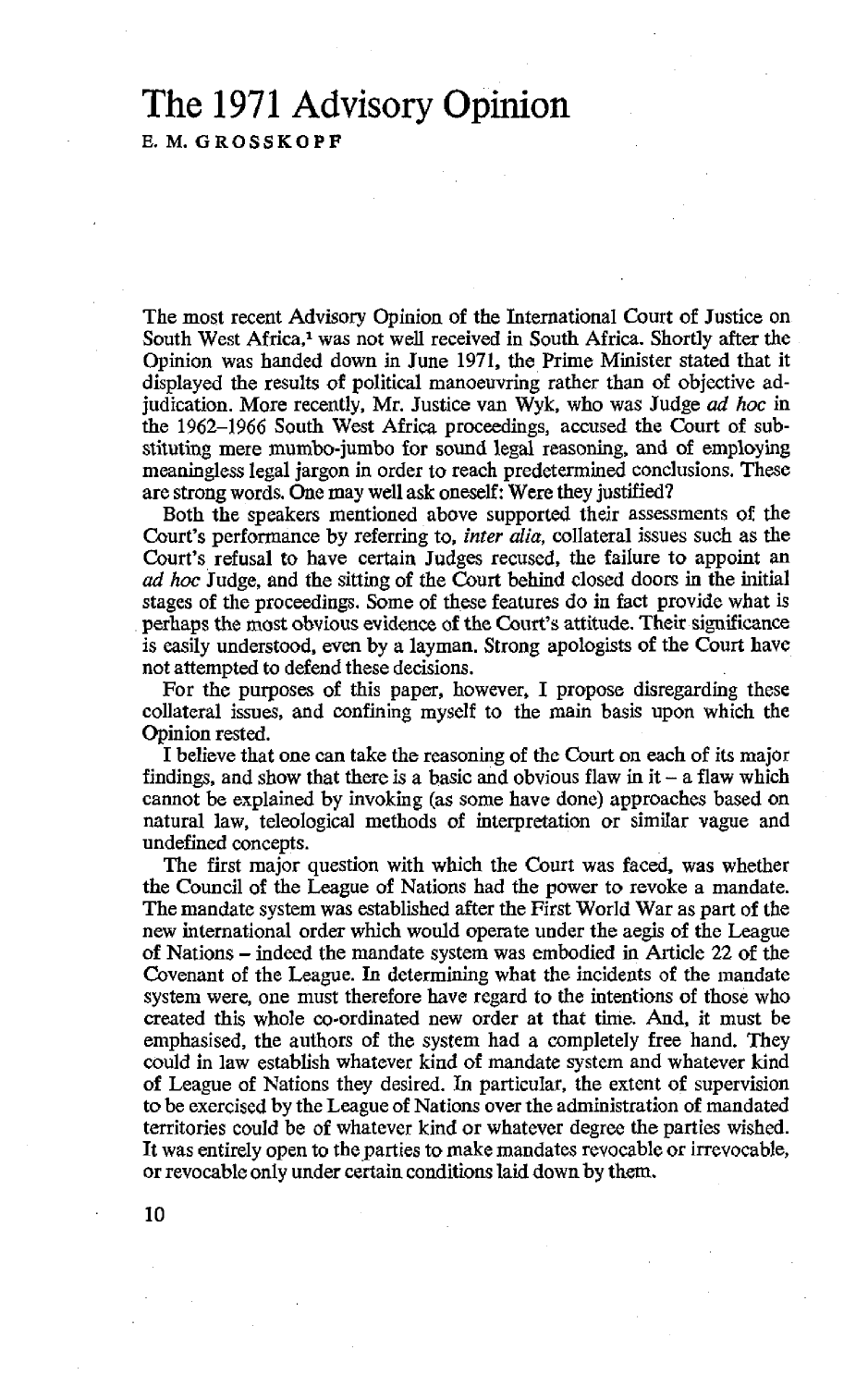It is well known that the mandate system, and in particular the system of C-mandates, under which South West Africa fell, formed a compromise between two divergent attitudes. On the one hand, certain states claimed annexation of the former German colonies occupied by them. South Africa was one of these claimant states. On the other hand. President Wilson of the United States of America wanted complete international administration of all former enemy colonies. The compromise which was reached, fell somewhere between these two extremes. The question to be determined by the Court in 1971 was whether C-mandates were so near to annexation as not to be revocable under any circumstances, or whether the element of international supervision was strong enough to include a right of revocation.

The mandate instruments made no provision for revocation. During the life-time of the League, no mandate was revoked against the will of the mandatory, and no attempt was ever made to do so.

In order to ascertain whether the mandate was nevertheless revocable, one would therefore have to examine the intentions of the authors of the system, as such intentions might be gathered from the nature of the institution, the relevant documents, the debates at the Peace Conference, general presumptions of law, etc.

In this regard there was one feature which was of great significance. Under the Covenant of the League, any Member of the League not represented on the Council, was entitled to be invited to send a representative to sit as a Member at any meeting of the Council during the consideration of matters specially affecting the interests of that Member of the League. And decisions of the Council required the agreement of all the Members of the League represented at the meeting. There was nothing in the Covenant to indicate that these provisions did not apply to mandates. If they were applicable, the result would have been that the mandatory would have had a veto right in respect of any proposal relating to its mandate.

In the 1955 Advisory Opinion on the Voting Procedure, there was disagreement between two of the Judges who wrote individual opinions on the question whether the mandatory did indeed have a veto power when its own mandate was under discussion before the Council.<sup>2</sup> This conflict was resolved in the course of the contentious proceedings between Ethiopia and Liberia and South Africa. In the 1962 Judgment, the Court stated unambiguously that "under the unanimity rule the Council could not impose its own view on the mandatory" because the mandatory "was entitled to send a representative to such a meeting to take part in the discussion and to vote".<sup>8</sup> This finding of the Court formed an essential link in its reasoning leading to the conclusion that the Court had jurisdiction in that matter. The finding was confirmed by the differently constituted Court in 1966. Then the Court said:

In the Council, which the mandatory was entitled to attend as a member for the purposes of any mandate entrusted to it, if not otherwise a member – the vote of the mandatory, if present at the meeting, was necessary for any actual 'decision' of the Council, since unanimity of those attending was the basic voting rule on matters of substance in the main League organs. Thus there could never be any formal clash between the mandatory and the Council as such.<sup>4</sup>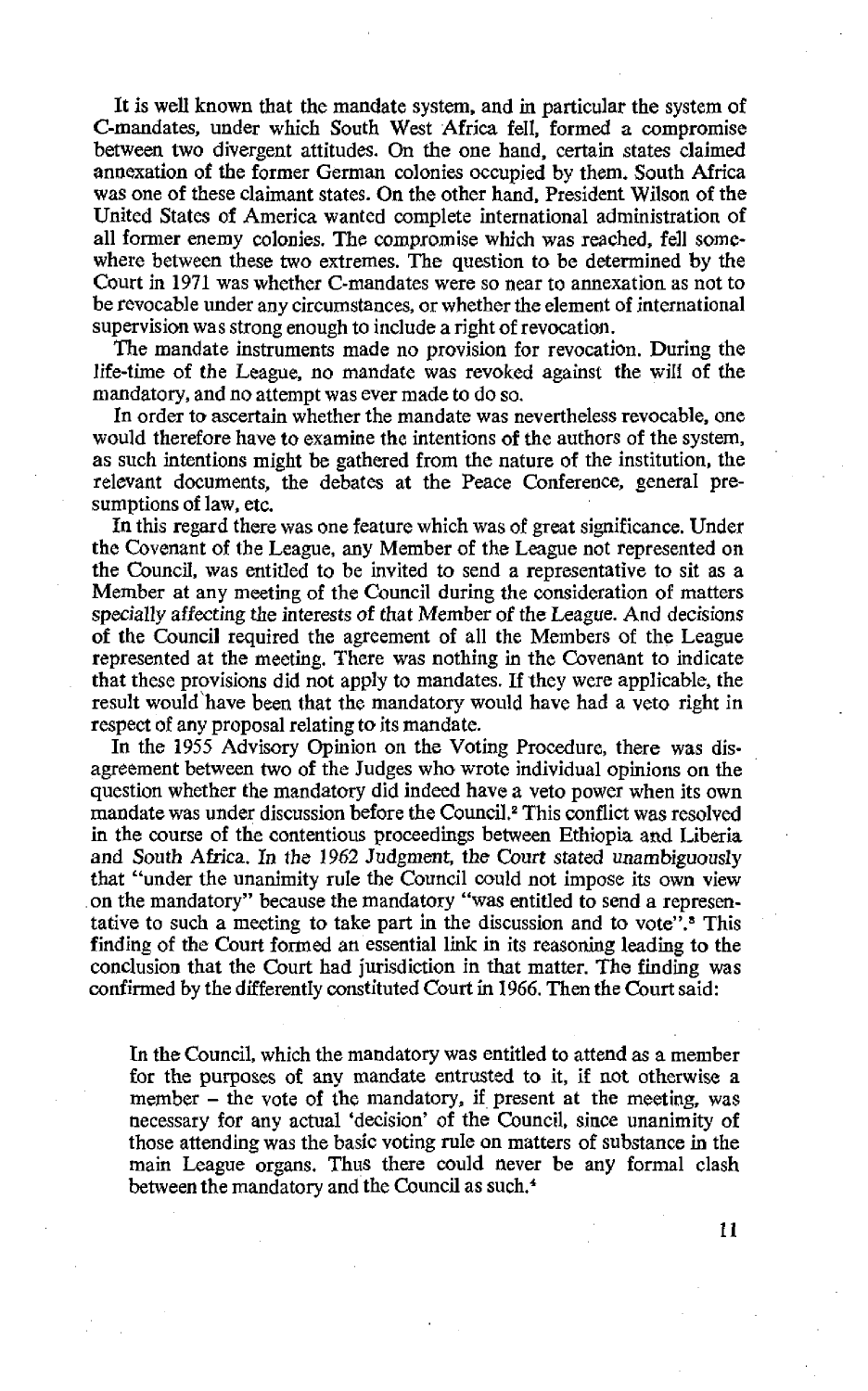There are also other passages to the same effect.

The unanimity principle applying to the Council, must, to put it at its lowest, surely be a feature militating very strongly against any notion that mandates were intended to be revocable. If the authors of the system had wished mandates to be revocable against the wishes of the mandatory, it is difficult to imagine that they would have made it impossible in the normal course for the Council to exercise its power of revocation.

How did the Court deal with this topic in 1971? The question which it had to decide, it will be borne in mind, was whether there was an intention on the part of the authors of the mandate to provide for a unilateral right of revocation on the part of the Council. In answering this question, the Court started off from the premise or postulate that the mandate being a Treaty, was capable of revocation in the event of a breach. Even as the initial step in a chain of reasoning, it is highly debatable whether the mandate could be considered a treaty with the incidents usually pertaining thereto, for if the mandate were a treaty at all, it was certainly one of a novel and unique type. In the 1962 Judgment the Court described it as "a special type of instrument composite in nature and instituting a novel international regime".<sup>6</sup>

However, if the Court had commenced its reasoning by saying that *prima facie* a mandate instrument was revocable, unless there were indications to the contrary, it would have been a comprehensible attitude, even though all lawyers might not have agreed therewith. But the Court did not approach the matter in this way at all. For it said:

It has been suggested that, even if the Council of the League had possessed the power of revocation of the Mandate in an extreme case, it could not have been exercised unilaterally but only in co-operation with the mandatory Power. However, revocation could only result from a situation in which the Mandatory had committed a serious breach of the obligations it had undertaken. To contend, on the basis of the principle of unanimity which applied in the League of Nations, that in this case revocation could only take place with the concurrence of the Mandatory, would not only run contrary to the general principle of law governing termination on account of breach, but also *postulate an impossibility.* For obvious reasons, the consent of the wrongdoer to such a form of termination cannot be required.<sup>6</sup> (Italics added)

The phrase "postulate an impossibility" is a gem. The Court commences to postulate that which has to be proved, namely that the mandate was revocable. All indications to the contrary are then brushed aside, and why? Because they contradict the Court's premise. There must be very few Courts which have ever been so obvious in their question-begging.

I now turn to the powers of the General Assembly. The General Assembly, it will be recalled, purported in 1966, in Resolution 2145, to terminate the mandate for South West Africa and to declare that South Africa has no other right to administer the Territory. It would appear to be obvious that the General Assembly, which was brought into being by the states who signed or acceded to the Charter, can have only such powers as are bestowed upon it by the Charter either expressly or by necessary implication. And this has indeed often been so stated by the International Court, also in respect of powers sought to be exercised with respect to mandates by the General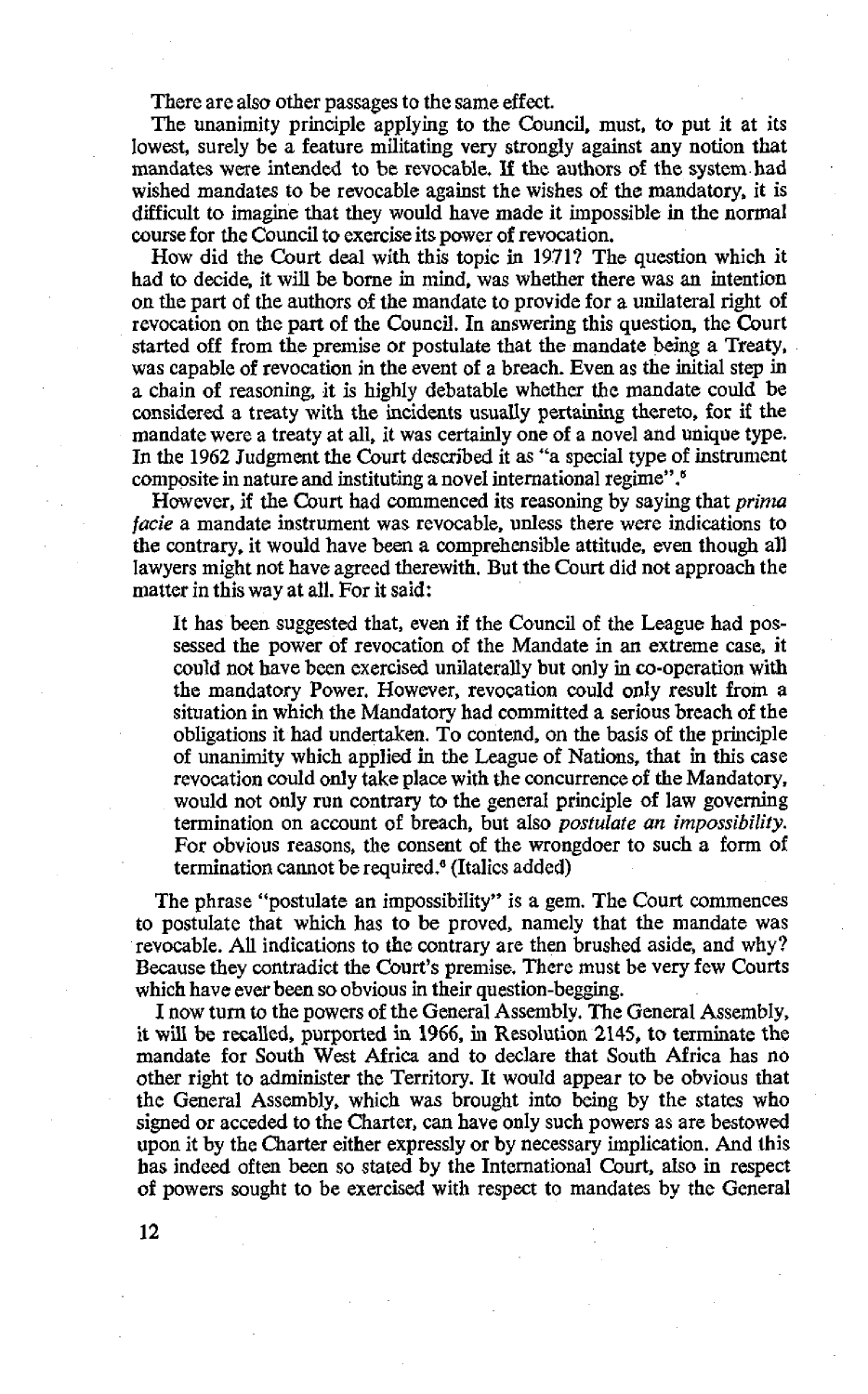Assembly as purported successor to the Council of the League of Nations. In the 1950 Advisory Opinion, the Court stated that the competence of the General Assembly to exercise rights of supervision derived from Article 10 of the Charter.<sup>7</sup> This Article empowers the Assembly "to discuss any questions or any matters within the scope of the present Charter . . . and . . . make recommendations to the Members of the United Nations or to the Security Council or to both". This is the corner-stone of its powers. With immaterial exceptions, it can do no more than discuss and recommend. In 1955, the Court again emphasised that

it is from the Charter that the General Assembly derives its competence to exercise its supervisory *functions;* and it is within the framework of the Charter that the General Assembly must find the rules governing the making of its decisions in connection with those functions.<sup>8</sup>

If the General Assembly can only discuss and make recommendations, whence can it derive the power to revoke a mandate, or to make a binding declaration that South Africa has no other right to administer the Territory? The Court did not say. It merely states the following:

It would not be correct to assume that, because the General Assembly is in principle vested with recommendatory powers, it is debarred from adopting, in specific cases within the framework of its competence, resolutions which make determinations or have operative design.<sup>9</sup>

It is hardly necessary to labour this point. The Court failed completely to indicate any provision which could authorise the Assembly's action. It has simply evaded the issue entirely. As Sir Gerald Fitzmaurice said:

The whole of this most important aspect of the matter, resulting from the Court's own jurisprudence as it was enunciated in the 1955 Voting Procedure case, is now completely ignored, and not even mentioned in the present Opinion of the Court; - for the sufficient reason no doubt that there is no satisfactory answer that can be given to it.<sup>10</sup>

The third of the issues for consideration in this paper relates to the powers of the Security Council. Under Chapter VII of the Charter, the Security Council can take decisions binding on its Members after it has determined the existence of a threat to the peace, breach of the peace, or act of aggression. Attempts within the Security Council to secure such a determination concerning the issue of South West Africa have always failed. It was accordingly accepted in the 1971 Court proceedings that the Security Council resolutions which were in issue<sup>11</sup> were not adopted under Chapter VII. Whence then could the Security Council have derived the competence to make decisions binding on Members of the nature for instance, of calling upon them not to have any relations with South Africa which would recognise South Africa's title to the Territory of South West Africa?<sup>12</sup> The Court sought to find it in Chapter V of the Charter, and in particular Article 24.<sup>13</sup> This article describes the role of the Security Council. In terms thereof the Council has primary responsibility for the maintenance of international peace and security, and in carrying out its duties under this responsibility, it acts on behalf of members of the U.N. The Article continues as follows: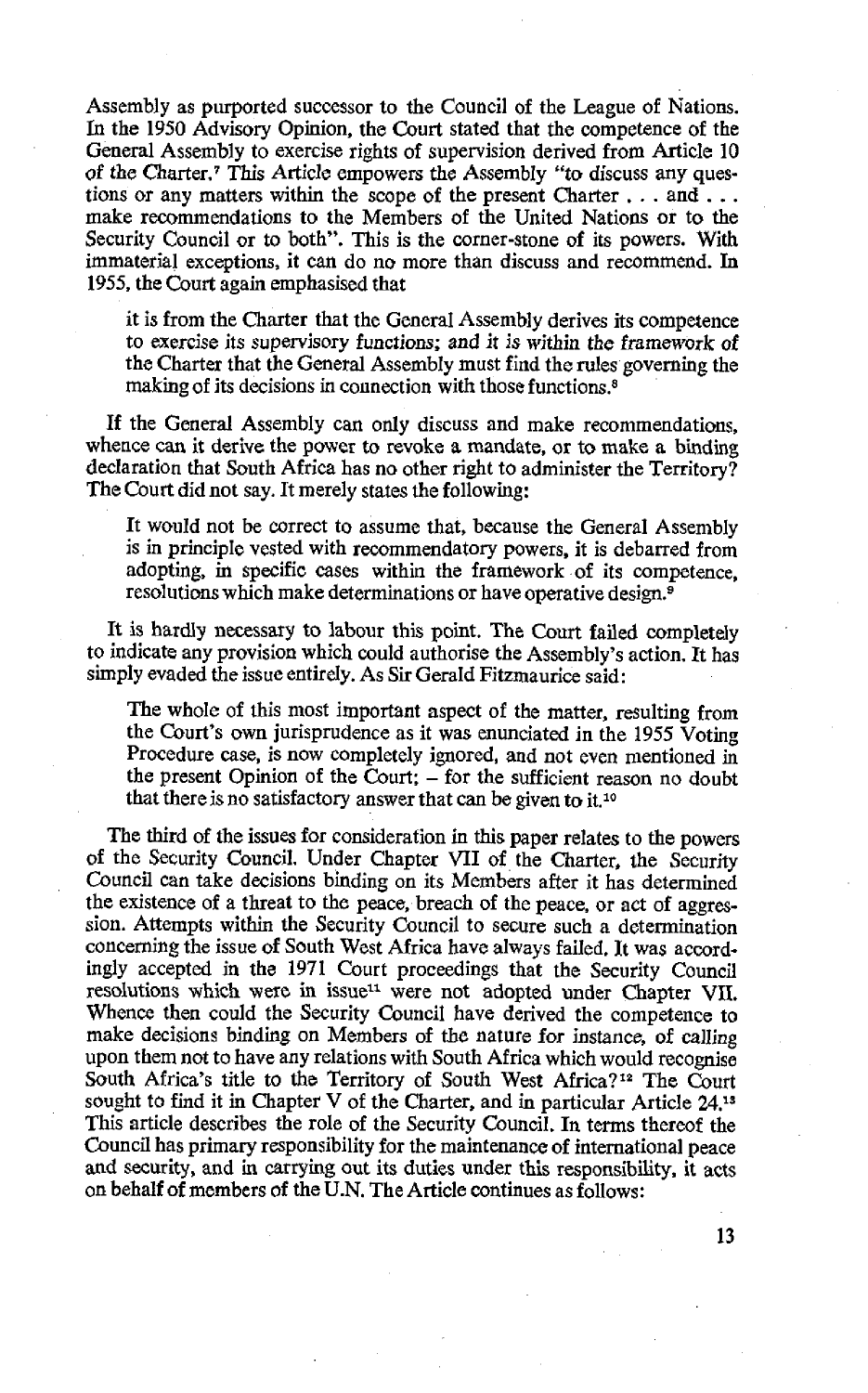In discharging these duties the Security Council shall act in accordance with the Purposes and Principles of the United Nations. The specific powers granted to the Security Council for the discharge of these duties are laid down in Chapters VI, VII, VIII and XII.

If words have meaning, this Article would appear to lay down that, in the field of peace-keeping, the specific powers of the Security Council were to be derived not from Article 24 itself, but from the Chapters mentioned therein. This interpretation did not, however, appeal to the Court. It found that Article 24 itself bestows residuary powers on the Security Council to take decisions binding on all Members of the Organisation in respect of all situations which "*might* lead to a breach of the peace."<sup>14</sup> Virtually any situation may be said with some justification to be one which *might* lead to a breach of the peace. The only limitations on these powers according to the Court, are those contained in the Principles and Purposes found in Chapter 1 of the Charter<sup>15</sup> – which are so widely stated as to be virtually all-encompassing.

It may well be asked: by what process of reasoning did the Court attribute these vast powers to the Security Council on the strength of a text which in its ordinary meaning would not appear to justify the interpretation placed upon it? The answer is: by no process of reasoning whatsoever. The Court merely quoted as authority a statement by the Secretary-General of the Organisation made in 1947. The correctness of that statement had, of course, been strongly and extensively argued during the proceedings. But not a word of reasoning did the Court advance in support thereof – no reasoning even by the Secretary-General was produced, merely his bare assertion that these powers are conferred by Article 24.<sup>16</sup>

The last aspect of the Opinion to which I would advert, is its treatment of the factual issues.

The Court held in effect that the United Nations, as a party to a Treaty, was entitled to cancel the mandate on the grounds of its breach by South Africa. On ordinary principles therefore, if the matter came before a Court, the Court would have to determine whether a breach had actually been committed. The grounds urged by the Assembly in its debates and its resolution, were that South Africa had oppressed the inhabitants of the Territory and had denied them rights of self -determination. To counter these allegations, South Africa offered during the hearing to present detailed factual evidence on the situation in South West Africa and also to hold a plebiscite of the inhabitants. The plebiscite would of course have been relevant both to the charges of oppression and to the charges of denial of self-determination. In the result, the Court found that the refusal by South Africa to submit reports to the United Nations constituted a sufficient ground for cancelling the mandate.<sup>17</sup> To expose the weaknesses of this finding would take me beyond the limits to which I have been restricted in presenting this paper. However, I do wish to point out one consequence of this finding, namely that any other suggested or alleged violations by South Africa of the mandate accordingly became entirely irrelevant to the Court's reasoning. For the same reason the Court then no longer needed any evidence relating to the merits of the South African administration in the Territory, or the wishes of merits of the South African administration in the Territory, of the wishes of<br>its inhabitants and it so indicated to the South African government <sup>18</sup> By the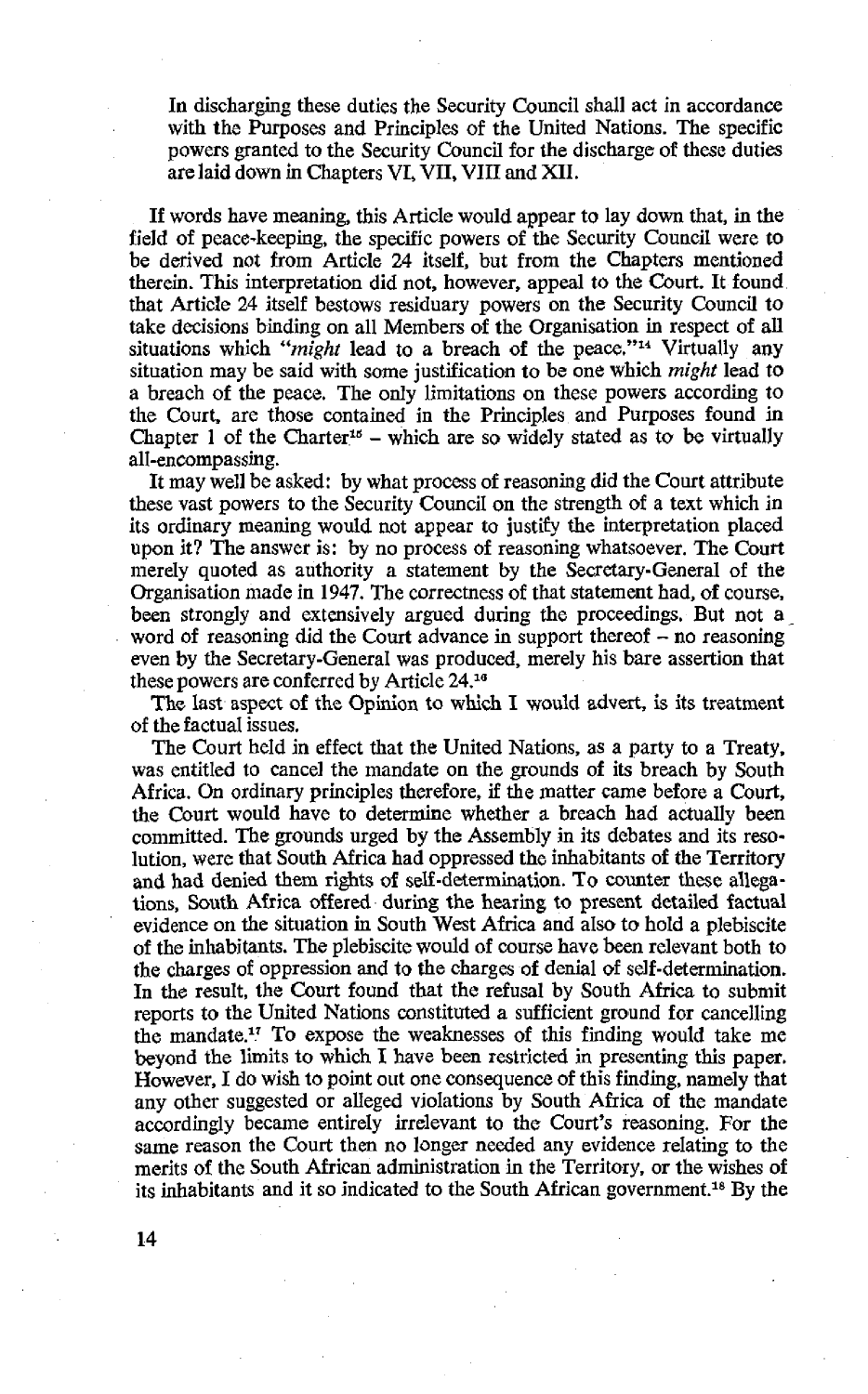same token there was then no longer any cause or justification for the Court to comment on these matters.

Nonetheless the Court devoted about a full page of its Opinion to a discussion of the supposed iniquities of apartheid and reached the conclusion that it constituted a violation of the Purposes and Principles of the Charter of the United Nations.<sup>19</sup> This conclusion would under any circumstances have been irrelevant.<sup>20</sup> In the light of the Court's finding on the facts, it became, if possible, even more so. Quite clearly the Court did not wish to give an Opinion without condemning apartheid.<sup>21</sup> Equally clearly it did not *want* to be delayed or confused in this task by listening to evidence concerning the South African policies or by ascertaining the wishes of the inhabitants. This feature of the case on top of the others mentioned above, clearly shows the light in which the Court saw its task. It produced a propaganda piece dressed up as a legal opinion.

#### NOTES AND REFERENCES

- 1. Legal Consequences for States of the Continued Presence of South Africa in Namibia (South West Africa) notwithstanding Security Council Resolution 276 (1970), Advisory Opinion, *l.CJ. Reports,* 1971, p. 16. This Advisory Opinion will be cited hereafter as the 1971 Opinion.
- 2. Voting Procedure on Questions relating to Reports and Petitions concerning the Territory of South West Africa, Advisory Opinion, *l.CJ, Reports,* 1955, pp. 85-86 and 99-100. This Advisory Opinion will be cited hereafter as the 1955 Opinion.
- 3. South West Africa, Preliminary Objections, Judgment, *l.CJ, Reports,* 1962, pp. 236-7. This judgment will be cited hereafter as the 1962 Judgment.
- 4. South West Africa, Second Phase, Judgment, *l.CJ. Reports,* 1966, p. 44.
- 5.1962 Judgment, p. 331.
- 6.1971 Opinion, p. 49.
- 7. International Status of South West Africa, Advisory Opinion, *l.CJ. Reports,* 1950, p. 137.
- 8.1955 Opinion, p. 76.
- *9.* 1971 Opinion, p. 50.
- 10. Ibid., p. 289.
- 11. More particularly Resolution 276 (1970).

12. As Resolution 276 (1970) purports to do.

13.1971 Opinion, p. 51-52.

14. Ibid.

15. Ibid. p. 52.

16. Ibid.

- 17. Ibid, p. 50.
- 18. Ibid, p. 21.

19. Ibid, p. 56-7.

- 20. The case was concerned with alleged breaches of the Mandate, not of the Purposes and Principles of the Charter.
- 21.1971 Opinion, p. 31.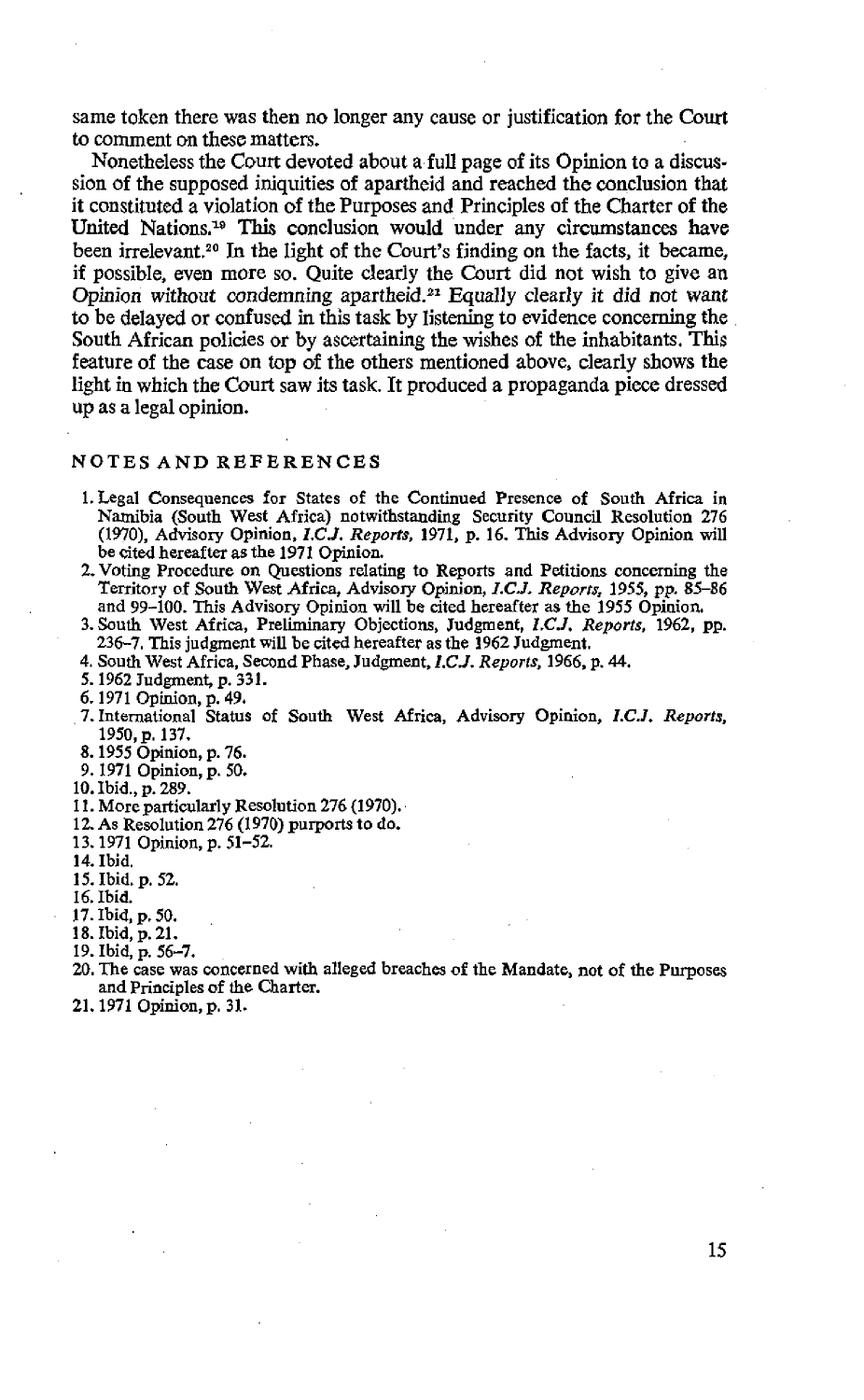### The 1971 Opinion and the Future JOHN DUGARD

The official South African response to the latest Advisory Opinion of the International Court of Justice on South West Africa (or Namibia)<sup>1</sup> has been extravagantly violent. No less a legal luminary than Mr Vorster himself has declared that the Opinion is legally "untenable" and is "clearly and demonstrably the result of political manoeuvring instead of objective jurisprudence".<sup>2</sup> In similar vein, Mr Justice Van Wyk, South African *ad hoc* Judge in the 1962-66 South West Africa proceedings, has accused the Court of "substituting mere mumbo-jumbo for sound legal reasoning".<sup>8</sup>

One may speculate whether it would not have been diplomatically wiser, in this age of "looking outwards", for Mr Vorster to have adopted a more restrained stance, and to have confined his comments to a reminder that the Opinion was *only* advisory coupled with some legalistic objection to the Court's reasoning framed in more moderate language. After all, this was the response to the 1950 Opinion<sup>4</sup> which was politically and legally equally unpalatable to South Africa. But it is too late now. Mr Vorster has spoken and the substance of his compaints must be examined.

Mr Vorster and Judge Van Wyk level two accusations at the Court. First, they contend that the Court has adopted an unacceptable, even an "illegal", form of reasoning in reaching its conclusion. Secondly, they complain that the Court was deliberately "packed" for the proceedings, I shall examine both these charges and attempt to refute them.

#### I IS THE COURT'S REASONING REALLY UNACCEPTABLE?

The history of the dispute before the International Court of Justice over South West Africa has been marked by a conflict between legal philosophies. South Africa is a firm supporter of one legal ideology, namely positivism, and a bitter opponent of natural law and sociological theories of law. The latest Opinion firmly rejects positivism as a guiding legal creed, and herein lies the explanation to Mr Vorster's hostility towards it.

The traditionalists and positivists see international law as a body of rules between sovereign states to which states have expressly or impliedly consented.<sup>8</sup> This school sees the sovereign state as the cornerstone of the international legal order and Article 2 (7) of the Charter, prohibiting interference in the domestic affairs of states, as an overriding provision. Because positivists insist on maintaining a rigid distinction between law and morals, and between law and politics, at all times, they refuse to accept the human rights provisions in the Charter as legal rights and the concept of self-determination as a legal concept. This school adopts an extremely narrow approach to treaty interpretation and to the judicial function. It contends that the main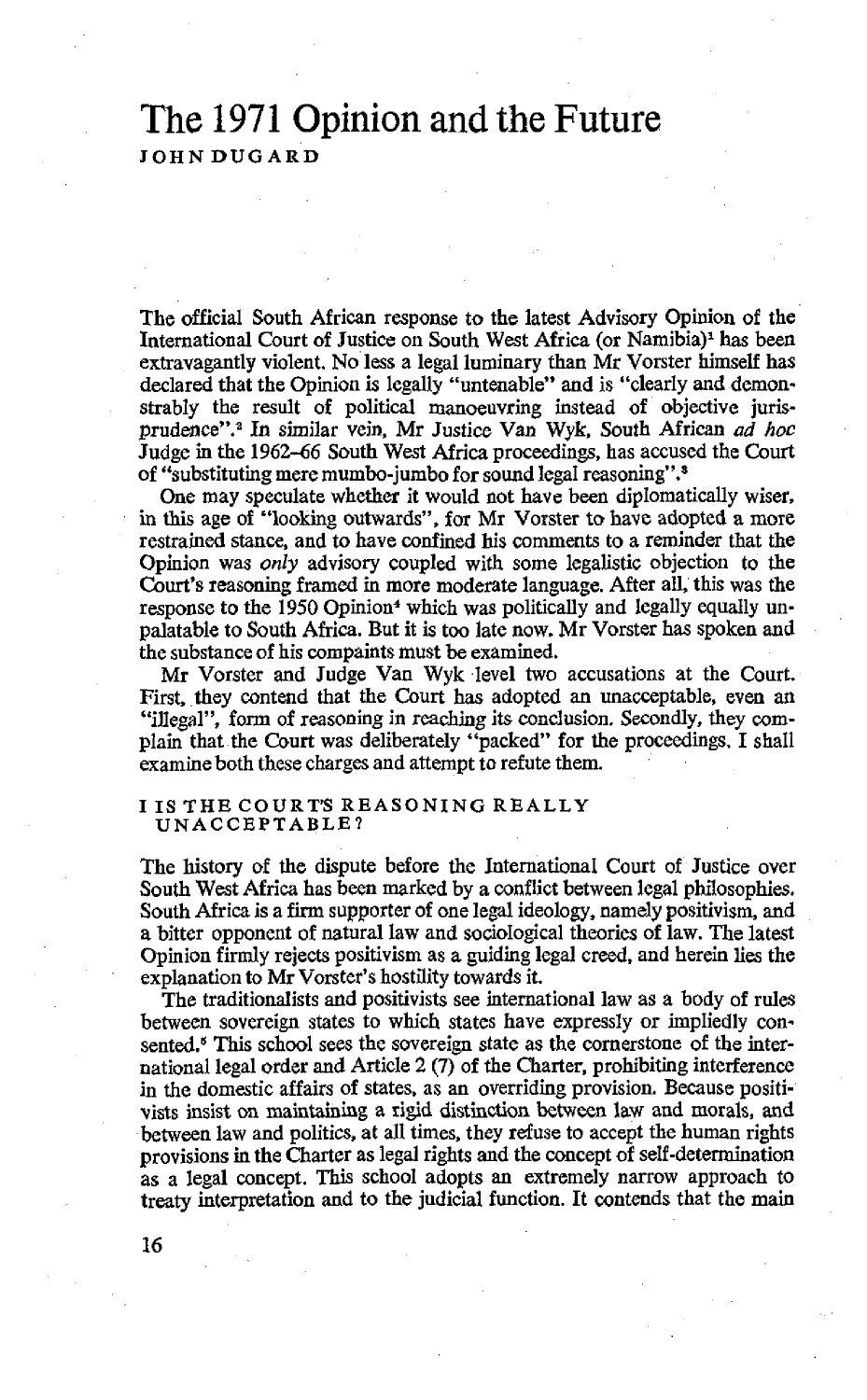purpose of treaty interpretation is to discover the common intention of the original signatories by reference to the text of the treaty and the preparatory works – that is, the records of conferences which preceded the signing of the treaty.<sup>6</sup> Where there is any doubt over the meaning of a particular provision, it is to be resolved in favour of state sovereignty. In other words, a treaty should always be interpreted to interfere as little as possible with state rights. This school requires a treaty to be interpreted in the light of the meaning attached to words at the time the treaty was signed, (This is the principle of contemporaneity.)<sup>7</sup> Moreover, constitutive.treaties, such as the United Nations Charter, and humanitarian treaties, such as the Mandate for South West Africa, are to be interpreted in accordance with the ordinary rules of treaty interpretation. Finally, this school condemns judicial legislation and naively believes that the judge's task is limited to declaring the law.

The South African Government and most South African international lawyers see this philosophy not only as the preferable one, but as the only one. The South African lawyer's attitude to international law is simply a reflection of his attitude to domestic law where positivism is viewed as the only acceptable jurisprudential creed.<sup>8</sup> On the home front, South African lawyers accept the two cardinal principles of Austinian positivism, that law is the command of a political superior to a political inferior and that law and morals must be firmly separated. This results in the docile acceptance of abhorrent laws by the majority of the legal profession and an extremely narrow approach to the judicial function. Judges regard it as their sole duty in interpreting a statute to find the intention of the Legislature by invoking statutory rules of interpretation. Legal values, such as the liberty of the individual, and policy considerations are discarded as legally irrelevant in the interpretative process. Moreover value-theories of law, such as those propounded by natural lawyers and legal sociologists, are repudiated as they fail to distinguish clearly between law and morals, between law and politics. With this approach to domestic law it is small wonder that most South African lawyers become right-wing adherents of legal positivism on the international front.

Legal positivism, however, is not the only acceptable legal philosophy on the international scene. Since World War II there has been a revival of natural law ideology which emphasises the role of international law in the protection of human rights and minimises the importance of state sovereignty. More recently the sociological theory of law, vigorously propounded by the jurist, Roscoe Pound, in the United States, has found support among international lawyers. According to this school, international law is not merely a body of rules but is a fast developing "continuing process of authoritative decisions".<sup>9</sup> This school insists that international law must keep up with the new standards and expectations of the international community, and argues that strict consent as the basis of international law has been supplemented by general consensus in the political organs of the United Nations.<sup>10</sup> Inevitably this results in a depreciation of state sovereignty.

Natural lawyers and legal sociologists share much in common. First, they are more concerned about the international community and the welfare of peoples throughout the world than they are about the sovereign rights of states. Secondly, they do not insist on maintaining a rigid distinction between law and morality. This means that they rely heavily on legal values and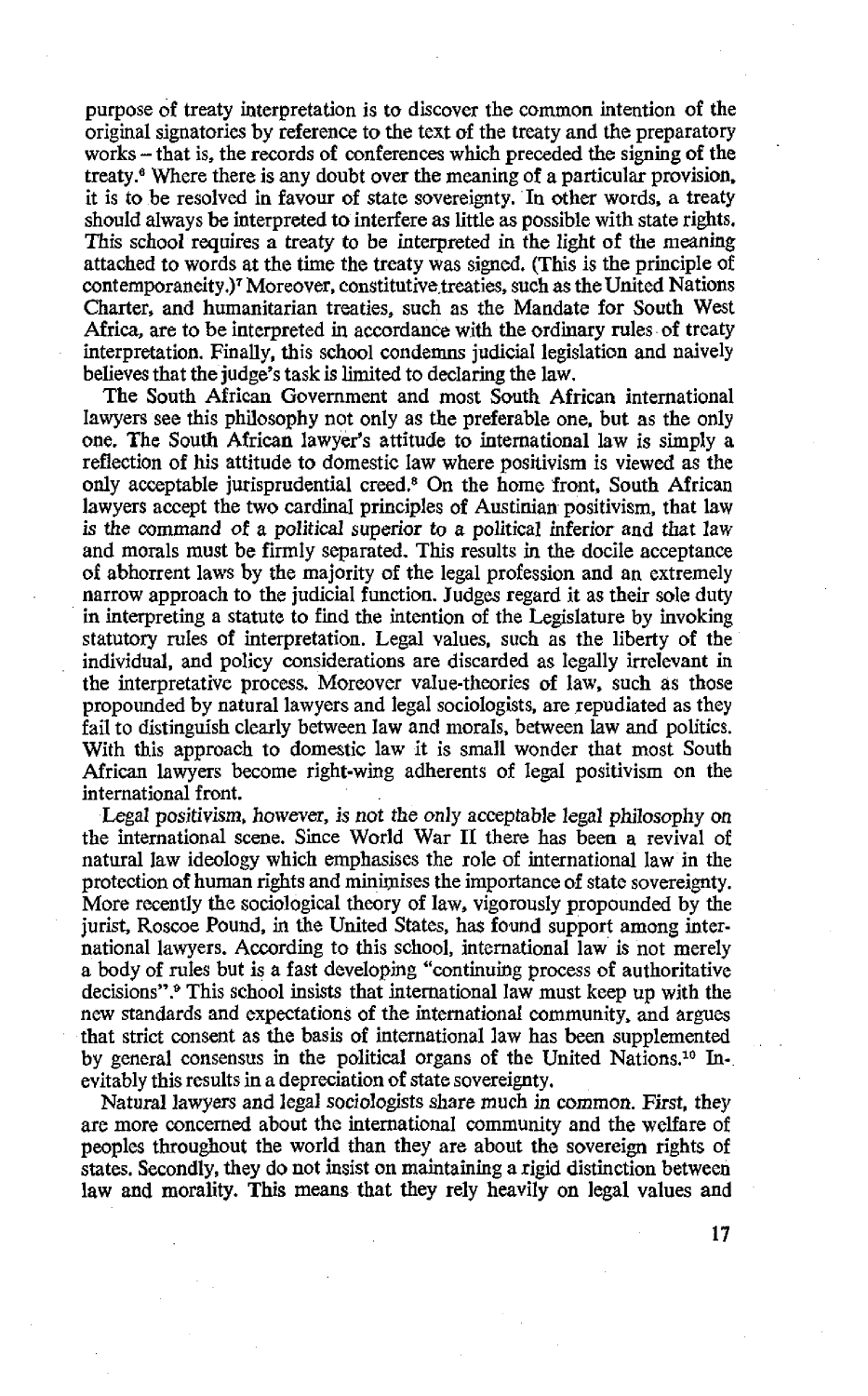policy consideration  $-$  such as human rights and self-determination  $-$  as guide to the development of international law.

This modern school comprising natural lawyers and legal sociologists favours dynamic liberal methods of treaty interpretation, particularly in the case of constitutive or humanitarian treaties. It shows a distinct preference for teleological methods of interpretation according to which a treaty is to be interpreted to give the maximum effect to its object and purpose.<sup>11</sup> This means that where there is any ambiguity in a treaty that interpretation which most advances its purpose and object is to be preferred. Restrictive interpretation in favour of state sovereignty is discarded. The principle of contemporaneity is also rejected and treaties are interpreted in accordance with present-day community expectations rather than the intention of the original signatories.<sup>12</sup> Finally these schools rightly believe that the judge does not merely declare the law: he has to choose between competing legal rules whenever there is any gap or uncertainty in the law and, in making this choice, he must be guided by the humanitarian, moral and social purposes of the law.<sup>18</sup>

In short, natural lawyers and legal sociologists prefer the interpretative method employed by the Supreme Court of the United States, while legal positivists model their approach on that of the Privy Council and, one may add, our own present Appellate Division.

The 1971 Advisory Opinion on South West Africa is a victory for the "new" international law and a defeat for the positivists. Teleological methods of interpretation triumphed over restrictive interpretation in favour of state sovereignty. This is clear from an analysis of the Court's reasoning.

At the outset, after rejecting South Africa's preliminary objections, the Court enunciates its view of the mandates system and identifies the system's objects, purposes and goals. It finds that the mandates system was founded on the principle of non-annexation and on the principle that the well-being and development of the peoples of mandated territories was to form a "sacred trust of civilization".<sup>14</sup> It rejects the South African contention that the "C" Mandates were not far removed from annexation on the ground that this would defeat the "object and purpose" of the system.<sup>15</sup>

The concepts of "well-being and development" and "sacred trust", said the Court, were "not static, but evolutionary" and parties to the League Covenant "must consequently be deemed to have accepted them as such".<sup>13</sup> This meant that these concepts and the mandates instruments were to be interpreted in the light of subsequent developments in the field of selfdetermination and decolonisation. Developments during the last 50 years said the Court left "little doubt that the ultimate objective of the sacred trust was the self-determination and independence of the peoples concerned".<sup>17</sup> This constitutes a clear repudiation of the principle of contemporaneity.

The approach is also apparent in the separate concurring opinions. Judge De Castro of Spain, in a convincing opinion, stresses that gaps may be filled in treaties by reference to the object and purpose of the treaty and warns that interpretation of a constitutive treaty must adapt to the circumstances of the time. "The text", he says, "breaks away from its authors and lives a life of its own".<sup>18</sup>

This teleological philosophy is apparent in all the major findings of the Court which I shall now briefly examine.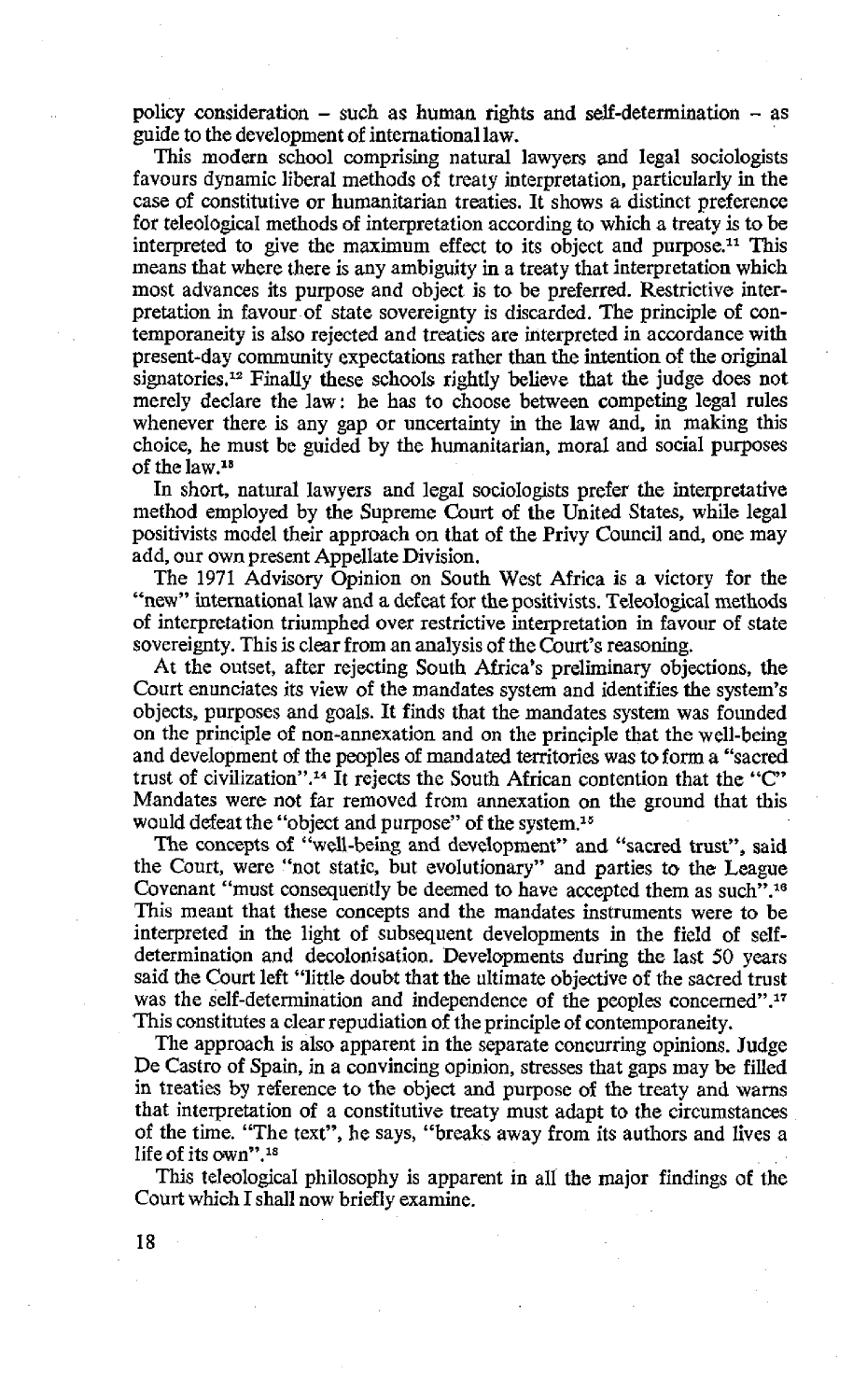#### *a) Article 27 (3)*

South Africa argued that Resolution 284 of the Security Council requesting an Advisory Opinion was invalid because the Soviet Union and the United Kingdom had abstained from voting when it was adopted. Article 27 (3) of the Charter requires the concurring votes of all Permanent Members for the adoption of a resolution and, so it was argued, an abstention could not be described as a "concurring" vote. This argument, however, is contrary to the uniform practice of the Security Council since 1946. The Court therefore finds that the interpretation placed on Article 27 (3) by the Security Council whereby an abstention is to be viewed as a concurring vote is to be preferred as it accords with the contemporary expectations of parties, particularly the Permanent Members themselves.<sup>19</sup> The principle of contemporaneity is ignored and the subsequent practice of States in the United Nations is taken into account as a guide to treaty interpretation to show contemporary expectation and not the original intention of the signatories.<sup>20</sup>

#### b) *The succession of the United Nations to the supervisory powers of the League of Nations*

Here the Court applies teleological methods of interpretation in the same way as did the Court of 1950 when it first held that the United Nations had succeeded to the supervisory powers of the League of Nations.<sup>21</sup> Fundamental to the Court's reasoning is the presumption against the lapse of "an institution established for the fulfilment of a sacred trust . . . before the achievement of its *purpose".<sup>22</sup>* Article 80 (1) of the Charter is therefore construed as preserving the rights of peoples in mandated territories to continued international supervision,<sup>28</sup> and the General Assembly is found to be the appropriate forum for exercising this supervision by the combined operation of Articles 80 and 10 of the Charter.<sup>24</sup> As in 1950, the Court finds that official South African statements in 1946 showed an acceptance of this state of affairs.<sup>26</sup>

In supporting this finding Judge Dillard of the United States declares:

Whenever a long-term engagement is interrupted, emphasis in attempting a reasonable interpretation of its meaning and the obligations it imposes shifts from a textual analysis to one which stresses the *object and purpose* of the engagement in the light of the total context in which the engagement was located.<sup>26</sup>

The finding that the United Nations succeeded to the supervisory powers of the League is supported by all judges except Judge Fitzmaurice.<sup>27</sup> Even Judge Gros of France supports the majority on this issue.<sup>28</sup>

#### c) *The revocation of the mandate*

The Court finds that the Council of the League could unilaterally have terminated the mandate for South West Africa and that the United Nations succeeded to this power. Although the League Covenant and the mandate for South West Africa are silent on the question of revocation the Court finds that the mandate was a treaty and that a treaty may always be terminated in the event of a material breach. This is a customary rule of law which must be implied except where it is expressly excluded.<sup>29</sup> "The silence of a treaty as to the existence of such a right", said the Court, "cannot be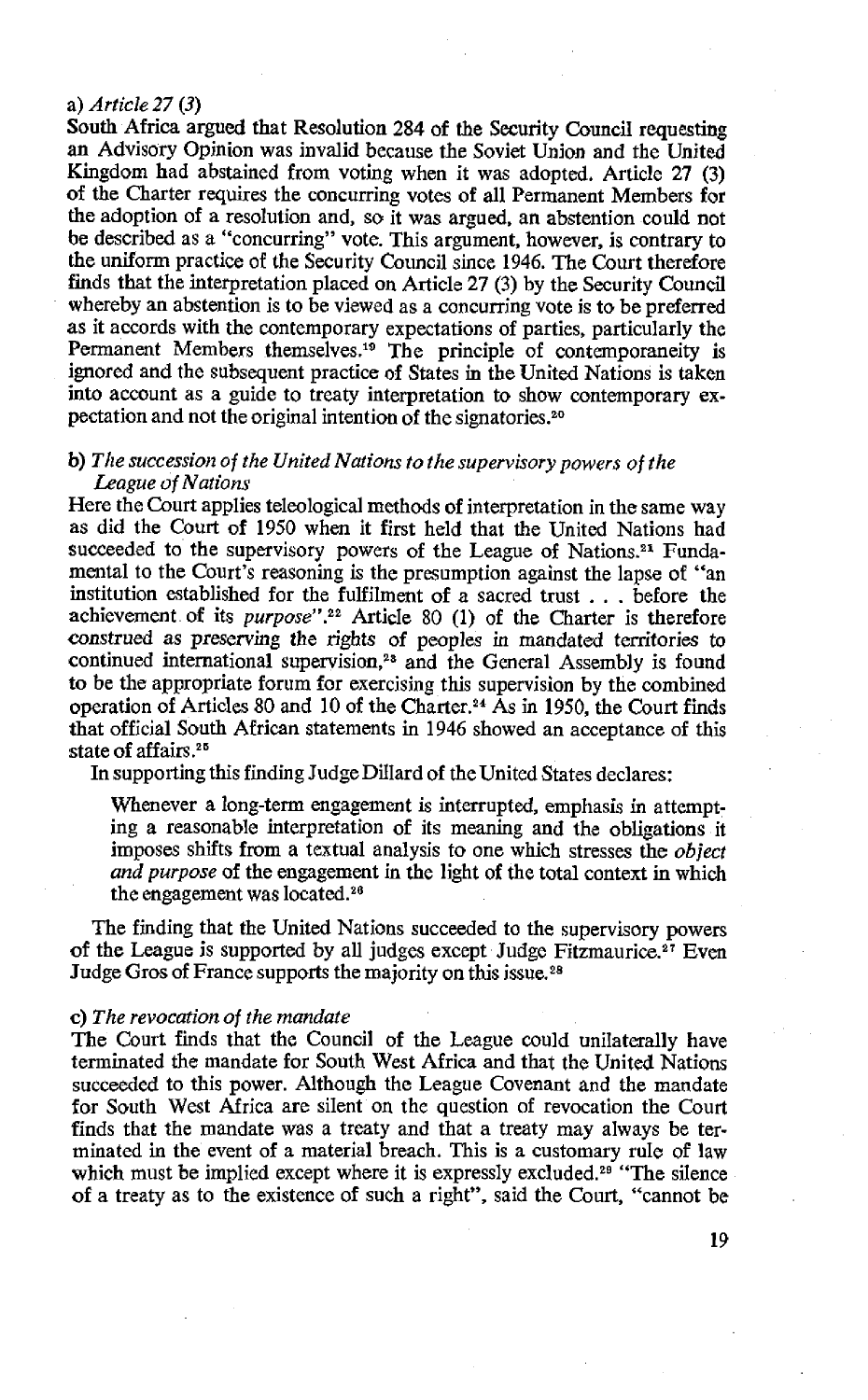mterpreted as implying the exclusion of a right which has its source outside of the treaty, in general international law".<sup>50</sup> The finding that there is an implied right of revocation in the mandate was supported by members of the Permanent Mandates Commission and by most commentators on the mandates system.<sup>81</sup> Looked at from the point of view of interpretation this finding accords with our own rule of statutory interpretation that this legislature is presumed not to alter the existing common law.<sup>32</sup> nOe may even compare the Court's reasoning with that of Williamson JA in *SA Defence and Aid Fund* v *The Minister of Justice\*<sup>3</sup>* in which he held that, where a statute invading individual liberty is silent on the right of the individual to make representations, the *audi alteram partem* rule - a common-law rule - protecting that right is to be implied.

This part of the Court's Opinion is also a product of teleological reasoning, as implicit in the finding that the mandates system contained an implied right of revocation is the acknowledgment of the ultimate purpose of the system namely the well-being of the peoples of the territory under international supervision and their right to self-determination and independence.

The majority does not deal satisfactorily with the South African argument that revocation would have been impossible in the League era because of the unanimity requirement in proceedings of the Council of the League which would have permitted South Africa to veto any resolution of revocation. The terse comment that such an argument was unacceptable because it "would not only run contrary to the general principle of law governing termination on account of breach, but also postulate an impossibility"<sup>34</sup> fails to take into account the fact that the Court had on two previous occasions, namely in 1962<sup>s5</sup> and 1966,<sup>86</sup> affirmed the unanimity rule. It is submitted, however, that neither of these decisions is conclusive for on both occasions the applicability of the unanimity rule was simply assumed without thorough examination<sup>37</sup> and without it being necessary for the Court to make a finding on this matter. The only occasion on which the Court was called upon to pronounce on the full implications of the unanimity rule in respect of the South West Africa dispute was in 1955 in the *Voting Procedure* Advisory Opinion when the Court expressly left the question undecided.<sup>38</sup>

The weakness of the majority judgment on that subject is, however, remedied by the excellent Separate Opinion of Judge De Castro of Spain. He shows that the purpose of the unanimity rule was to safeguard the sovereignty of states upon which the League was founded. These considerations were, however, inapplicable to the mandates system as a mandatory state did not have sovereignty over its mandated territory. Consequently the normal veto did not apply to matters affecting mandated territories. This was borne out by the fact that a mandatory state never once exercised its veto in the days of the League.<sup>89</sup> The President of the Court, Sir Muhammad Zafrulla Khan, in a separate declaration, also rejects the applicability of the unanimity rule on the ground that it was unsupported by practice in the League Council and would have defeated "the declared purpose of the mandates system".<sup>40</sup>

The finding of the Court that it was for the General Assembly and not the Court to decide whether South Africa had committed a material breach of the mandate justifying termination by applying *apartheid\*<sup>1</sup>* follows logically from the 1966 decision of the Court that it was for a *political* and not a legal body to decide whether the mandate had been violated.<sup>42</sup> Although it would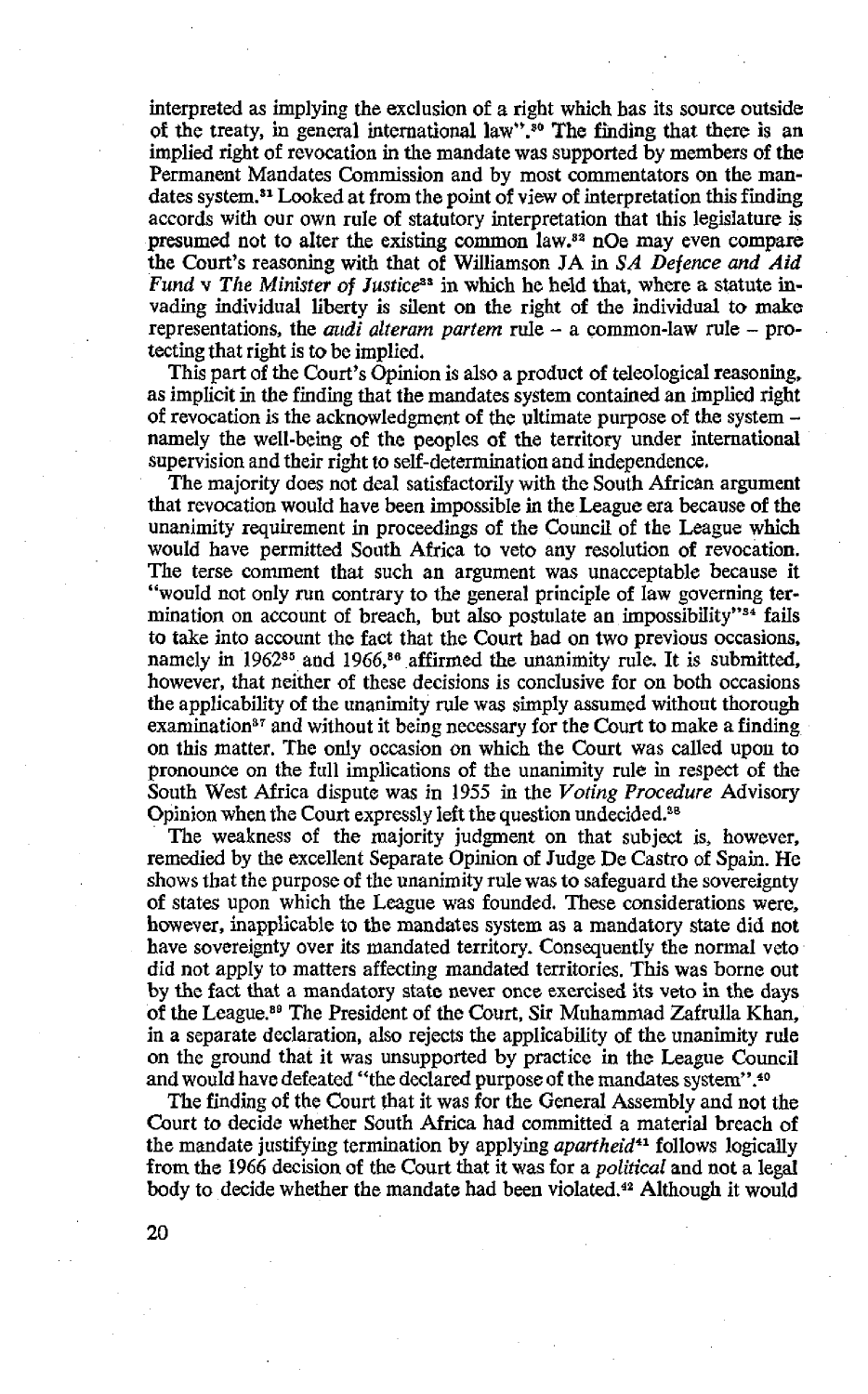have been *politically* preferable for the General Assembly to have first sought an Advisory Opinion from the Court on this matter, it is difficult to understand Sir Gerald Fitzmaurice's objection to this part of the Court's Opinion<sup>48</sup> in the light of the 1966 majority-Judgment and his own statement in 1962 that "the proper forum" for the appreciation and application of the provision in the mandate obliging South Africa to "promote to the utmost" the wellbeing of the inhabitants "is unquestionably a technical or political one".<sup>44</sup> In passing it may be mentioned that in 1968 the South African Appellate Division adopted an approach similar to that of Sir Gerald in *S* v *Tuhadeleni and others.<sup>45</sup>*

Once the Court had held that it was for the General Assembly to decide whether South Africa had violated her obligations under the mandate by applying *apartheid* to the Territory that was logically the end of the matter as far as the Court was concerned.<sup>46</sup> Unfortunately, however, the Court later saw fit, without having examined evidence in this matter, to find that the policy of separate development violates the purposes and principles of the Charter of the United Nations.<sup>47</sup> This finding was as unnecessary as it was unfortunate and exposes the Court to the kind of criticism levelled at it by Mr Vorster.

#### d) *The legal consequences for states of the revocation*

Resolutions of the General Assembly are recommendatory and are not legally binding upon states. The Court, however, appears to find that Resolution 2145 (XXI), revoking the mandate, derives its full legal force from confirmation by the Security Council. This is a satisfactory solution as, although it is a situation not expressly provided for in the Charter, it is analagous to the procedure described in Article 6 of the Charter dealing with expulsions of members from the United Nations. At the same time it approximates to the procedure of the Council of the League which required the consent of the principal powers for the revocation of a mandate.<sup>48</sup>

The interpretation I have placed on this aspect of the Court's finding is not shared by all. Some argue that the Court found that Resolution 2145 (XXI) was legally binding without the endorsement of the Security Council and that in so finding it has conferred wide legislative powers upon the General Assembly. It is readily conceded that the Court is extremely vague and ambiguous on this matter. First, it suggests that Resolution 2145 (XXI) was binding *per se* by declaring that the General Assembly's normally recommendatory powers do not debar it "in specific cases" from adopting "resolutions which make determination or have operative design"<sup>49</sup> and that "by Resolution 2145 (XXI) the General Assembly terminated the Mandate".<sup>50</sup> Later, however, it states that, "lacking the necessary powers to ensure the withdrawal of South Africa from the territory", the General Assembly enlisted the co-operation of the Security Council<sup>61</sup> which implies that Resolution 2145 (XXI) obtained its full effect from the combined operation of the resolutions of both political bodies. In his separate opinion, Judge Dillard states that, although the majority were divided on this issue the reasoning of the Court is "mainly based" on the view that subsequent Security Council resolutions "served to convert a recommendation (Resolution 2145 (XXI)) into a binding decision operative as against non-consenting States".<sup>52</sup>

Not so satisfactory is the finding of the Court that Resolution 276, in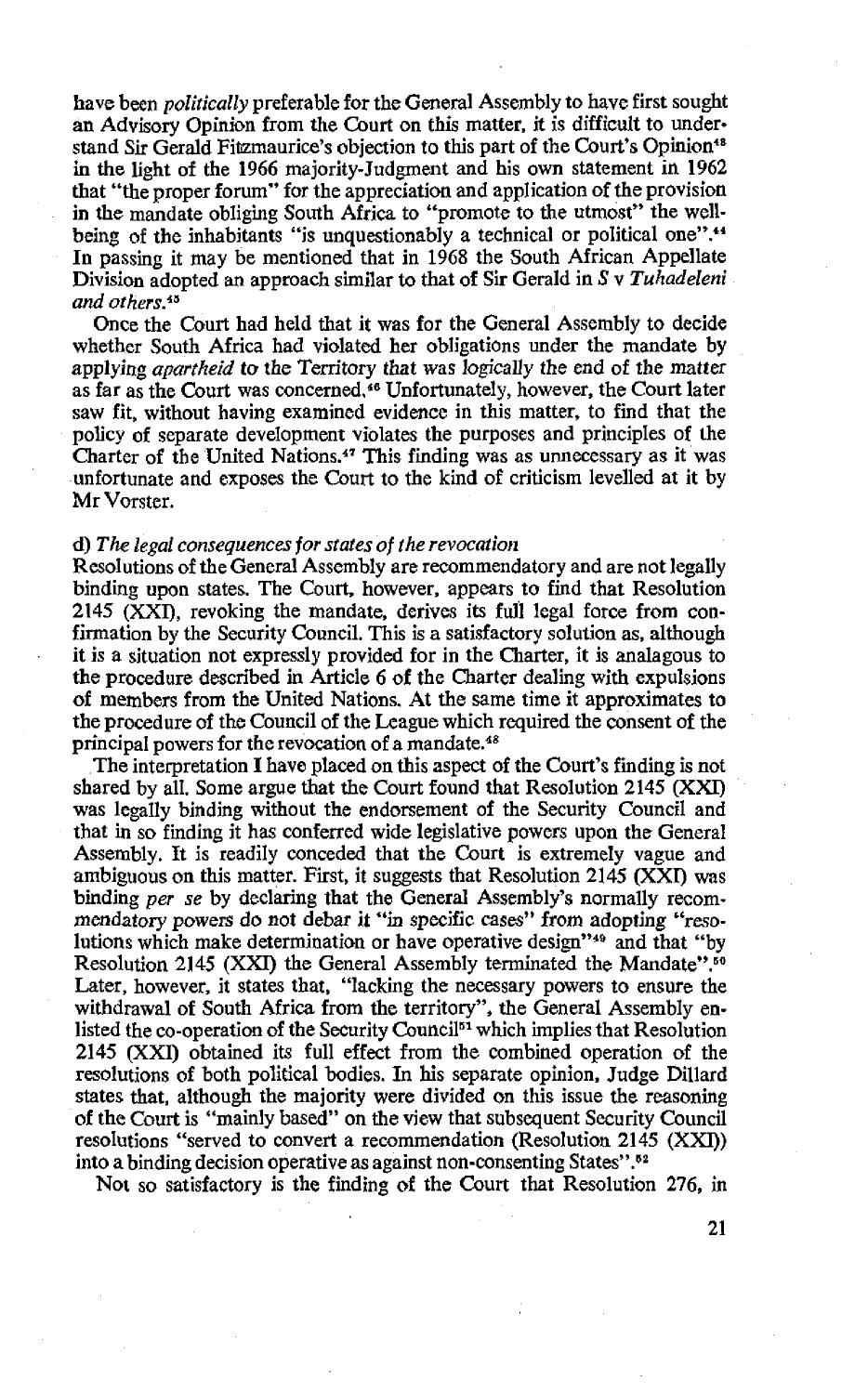which the Security Council directed South Africa to withdraw from South West Africa, and other states to refrain from acts which might imply recognition of South Africa's administration, is binding.<sup>63</sup> The Court adopts an extreme teleological approach here in finding that the Council has implied powers not expressly conferred upon it in the Charter to take binding resolutions in situations other than those provided for in Chapter VII (i.e. in situations adjudged by the Security Council to threaten international peace). The better view is that Resolution 276 has its source in Chapter VI of the Charter and is only recommendatory. In this respect I prefer the dissenting views of Judges Petrén<sup>54</sup> and Onyeama<sup>55</sup> that states are only obliged to apply the customary rules of non-recognition to South Africa's administration of South West Africa.

Although I disagree with the Court I would not describe this finding as totally unacceptable. In many respects it resembles the 1949 decision of the Court in the *Reparations for Injuries Case,<sup>59</sup>* in which the Court attributed wide implied powers to the United Nations when it found that international personality for the United Nations and the right of the United Nations to sue a state for injury to an official were implied in the Charter. In both these cases the Court has resorted to far-reaching teleological methods of interpretation designed to give the maximum effect to the Charter.

The major feature of the Court's Opinion is undoubtedly its teleological reasoning. As I understand the objections to the Court's Opinion raised by some of the South African "legal team" this is an impermissible, even an "illegal", method of treaty interpretation. In their view, the strict, formalist approach is the only legally tenable one.

But is this so? My contention is that the teleological method of treaty interpretation has been employed in most of the Court's Advisory Opinions" and is now, and has been since 1946, a basic part of the Court's jurisprudence.

In its 1950,<sup>88</sup> 1955<sup>59</sup> and 1956<sup>60</sup> Advisory Opinions on South West Africa the Court relied heavily on teleological methods of interpretation. It did so again in its 1962 Judgment on the preliminary objections in the *South West Africa Cases.<sup>61</sup>* On that occasion the Court refused to apply a strictly textual approach "where such a method of interpretation results in a meaning incompatible with the spirit, purpose and context of the clause or instrument in which the words are contained".<sup>62</sup> In 1966, in the Second Phase of the *South West Africa Cases\*\** it did not, but that was because the formalists or positivists suddenly found themselves in the majority as a result of the  $\mu$ besh rists bacterily found themselves in the m

The teleological method has been employed by the Court in other notable Opinions, particularly in the *Reparations for Injuries Case* of 1949<sup>67</sup> and in the *Expenses Case* of 1962.<sup>68</sup> It has been frequently invoked by judges with vastly differing, legal and political backgrounds, including the British judge on the Court from 1955 to 1959, Sir Hersch Lauterpacht.<sup>69</sup> It was used by Sir Percy Spender, in the *Expenses Case,<sup>70</sup>* and even the high priest of textuality. Sir Gerald Fitzmaurice, had this to say in 1963:

In the case of general multilateral conventions of a sociological, welfare or humanitarian character there is some room for the application of certain specifically teleological criteria of interpretation.<sup>71</sup>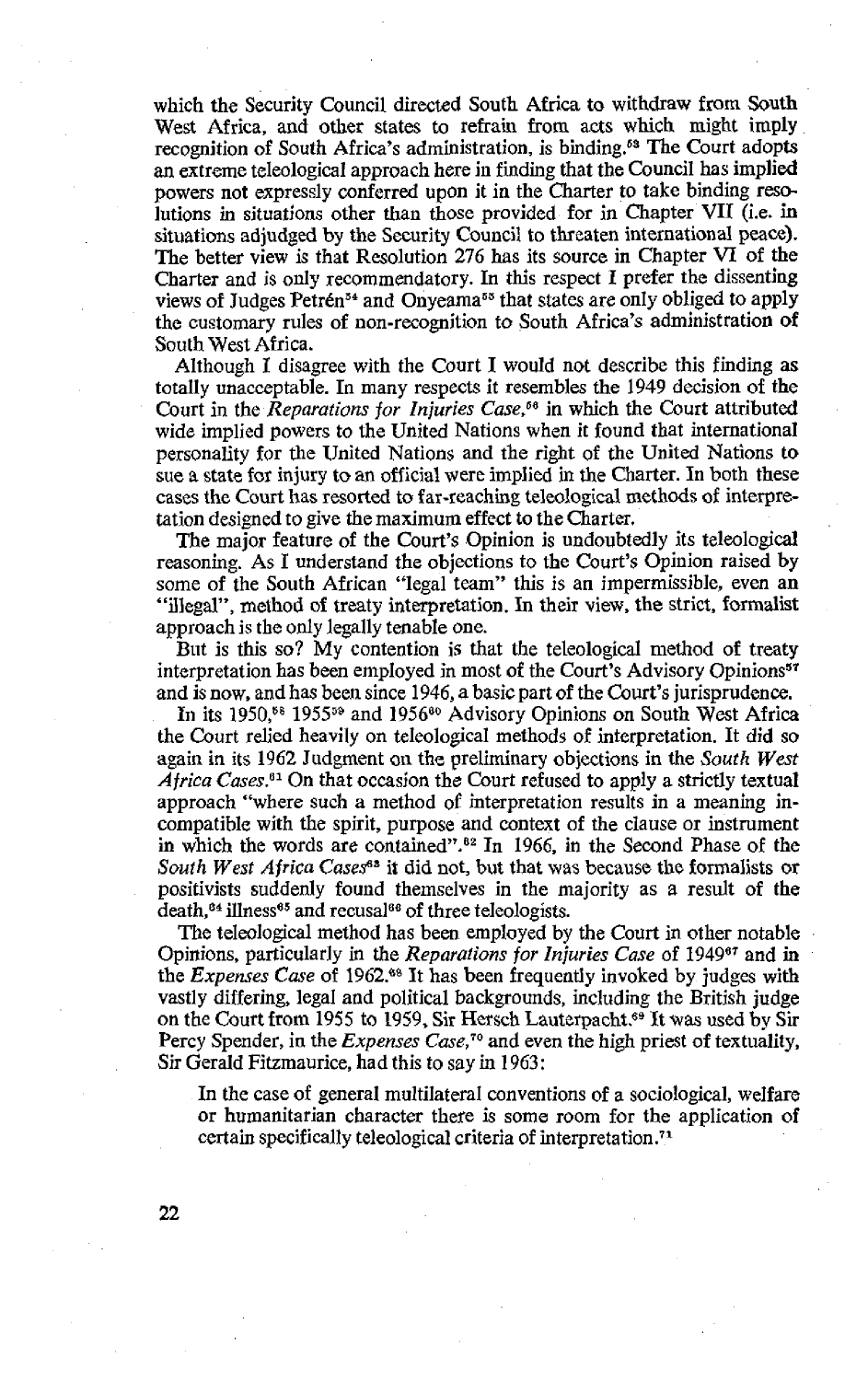The matter has been well summed up by Edward Gordon, an American commentator, who, after a thorough examination of the Court's method of interpretation wrote in 1965:

Teleological consistency may be expected as a norm for judges whose fondness for social justice exceeds their fondness for legal neatness, but what may be surprising is that end-oriented interpretation has been accepted by all but a handful of judges.<sup>72</sup>

The legitimacy of the teleological method of interpretation has not been affected by the 1969 Vienna *Convention* on the Law of Treaties.<sup>78</sup> Article 31 of that Convention expressly directs that a treaty be interpreted "in the light of its object or purpose". Although the International Law Commission, in compiling the draft of this treaty, expressed itself strongly against *extreme* methods of teleological interpretation,<sup>74</sup> it is clear from its endorsement of purpose-oriented interpretation in Article 31 that it was not opposed to more moderate forms of teleological interpretation.<sup>75</sup> In any event, as Judge De Castro points out,<sup> $76$ </sup> the Vienna Convention is designed to deal with ordinary treaties, not great constitutive or humanitarian treaties like the Charter or the mandate. Here special rules of interpretation apply, as revealed by the consistent practice of the Court in its interpretation of the Charter.

South Africans should not be too dismayed by the teleological method of interpretation which seeks to give the maximum effect to treaties or statutes. After all, it was employed by our own Appellate Division in the two *Harris* cases of the 1950s<sup>77</sup> and by Schreiner JA in the *Senate Case*<sup>78</sup> – a dissenting judgment which I still find preferable to that of the majority.

The latest Opinion of the International Court cannot be described as a model of perfection and much of its reasoning suffers from the brevity which has characterised past decisions of the Court.<sup>79</sup> This is, however, one of the hazards of a large Court with judges drawn from different legal cultures who "can *more* easily reach an agreement *on* the disposition of the dispute than on the grounds for the disposition".<sup>80</sup> On the other hand, despite these inevitable weaknesses in reasoning, the Court's Opinion is substantially in accordance with its own jurisprudence and those who deny this simply show their own lack of understanding of modern theories of jurisprudence and ignorance of past decisions of the Court.

#### II WAS THE COURT"PACKED"FOR 1971?

Undoubtedly the 1966 Judgment in the *South West Africa Cases* had some influence on subsequent elections to the Court.<sup>81</sup> Sir Kenneth Bailey of Australia and Antonio de Luna of Spain were probably unsuccessful in the November 1966 elections because the former was an Australian<sup>82</sup> and the latter the national of a colonial power.<sup>83</sup> Otherwise, however, it is impossible to point to any judge who was included or excluded from the Court because of his views on Southern Africa.

African representation on the Court has been increased from one<sup>84</sup> in 1966 to three<sup>85</sup> in 1971. But African representation in other international bodies has also been increased in the past few years. In any event, one of these judges, Charles Onyeama of Nigeria, is trained in the English positivist tradition and should be more acceptable than Latin-American teleologists,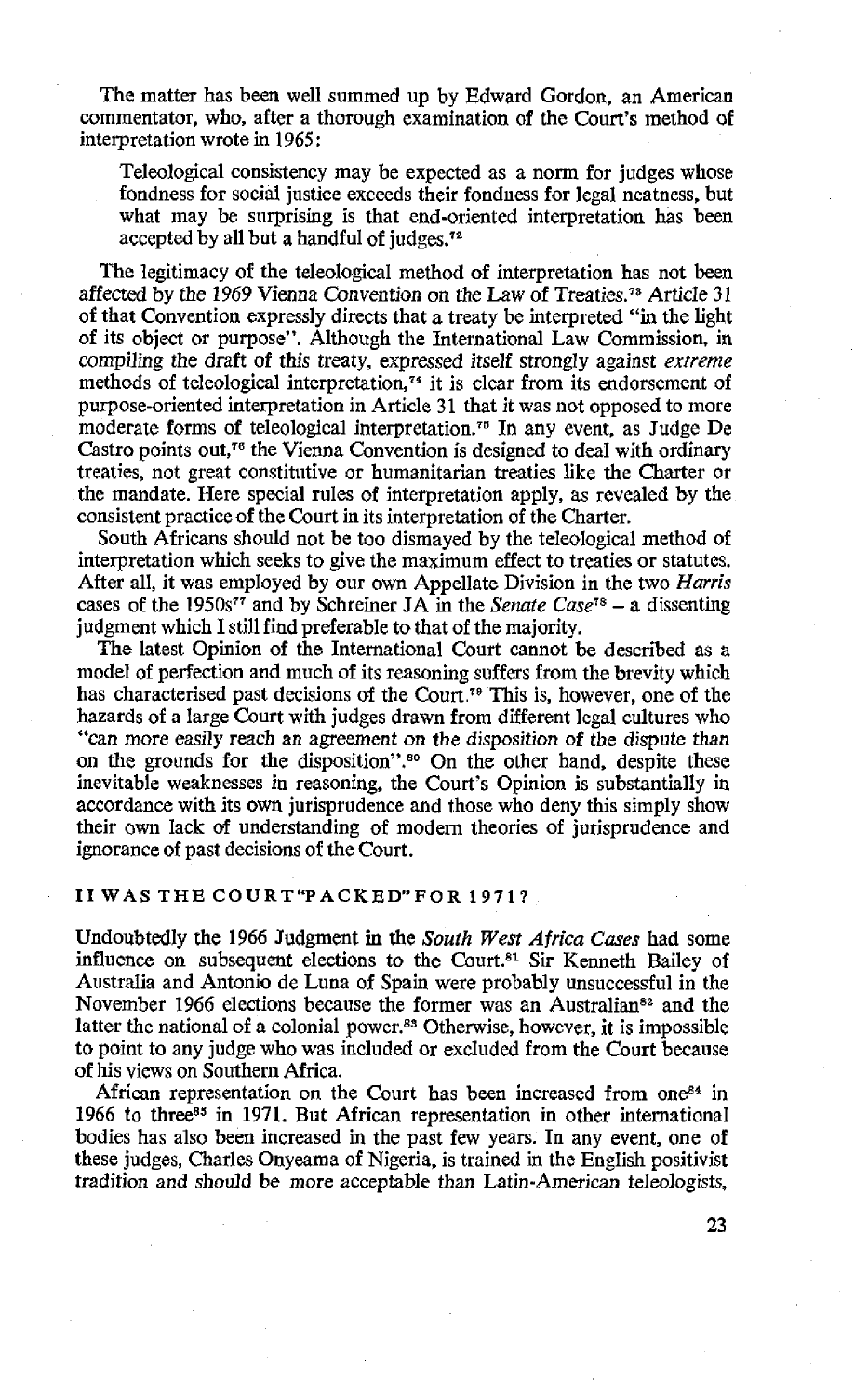particularly since he voted for South Africa on many of the issues in 1971.

The allegation that the Court was deliberately packed for 1971 fails to take into account the fact that after 1966 the Afro-Asian States rejected the Court as an instrument of social change in South West Africa,<sup>80</sup> and that even in 1970 they were extremely unenthusiastic about the Finnish proposal that an Advisory Opinion be sought.<sup>87</sup>

It is to be regretted that Judge Morozov did not recuse himself from the case and that the Court did not permit South Africa to appoint an *ad hoc* judge.<sup>88</sup> In rejecting these applications made by South Africa relating to its composition, the Court erred on the side of an extremely narrow, literal interpretation of its own Statute – completely out of keeping with its teleological reasoning on the merits of the case. With the knowledge of handsight, however, one can safely say that even if these applications had been upheld, the Opinion of the Court on the merits would not have been materially different.

The truth, however unpalatable, is that the 1971 Court is no different from previous courts. As required by its Statute it still comprises "jurisconsults of recognised competence" and represents the major legal systems and main form of civilisation.<sup>89</sup> As before, it is teleological in outlook in the interpretation of constitutive and humanitarian treaties.

Allegations of Court "packing" are as unfortunate as they are lacking in substance. Politically this is an unwise line of attack for the Government to pursue as its own record in this field is not above criticism. Who, after all, introduced the High Court of Parliament Bill in 1952 and later enlarged the Appellate Division from five to eleven<sup>90</sup> for the purposes of the Senate case?<sup>91</sup>

#### THE FUTURE

The 1971 Opinion was sought mainly to put pressure on the United Kingdom and France (which have consistently opposed the legality of the revocation of the Mandate) to support Security Council action against South Africa over South West Africa. Despite the fact that the International Court has given its full legal blessing to the action of the Security Council, the Council has not succeeded in persuading the United Kingdom and France to adopt a more activist policy. On 20 October 1971, these two powers abstained from voting on a resolution of the Security Council accepting the Court's Opinion and calling upon South Africa to withdraw from South West Africa.<sup>92</sup>

This will not, however, be the end of the matter. The United Kingdom, France and the United States (which has accepted the Court's Opinion) will be under new pressure - which can only intensify with Peking seated in the Security Council - to support coercive measures against South Africa to compel her to leave South West Africa. Although these powers have consistently resisted attempts to force them to support enforcement action against South Africa in the past, they will find it difficult to adopt a purely negative attitude on this matter in the future.

In these circumstances there is an urgent need for statesmanship on the part of the political leaders of South Africa and her trade partners. The *status quo* is fraught with potential dangers, as illustrated by the 1971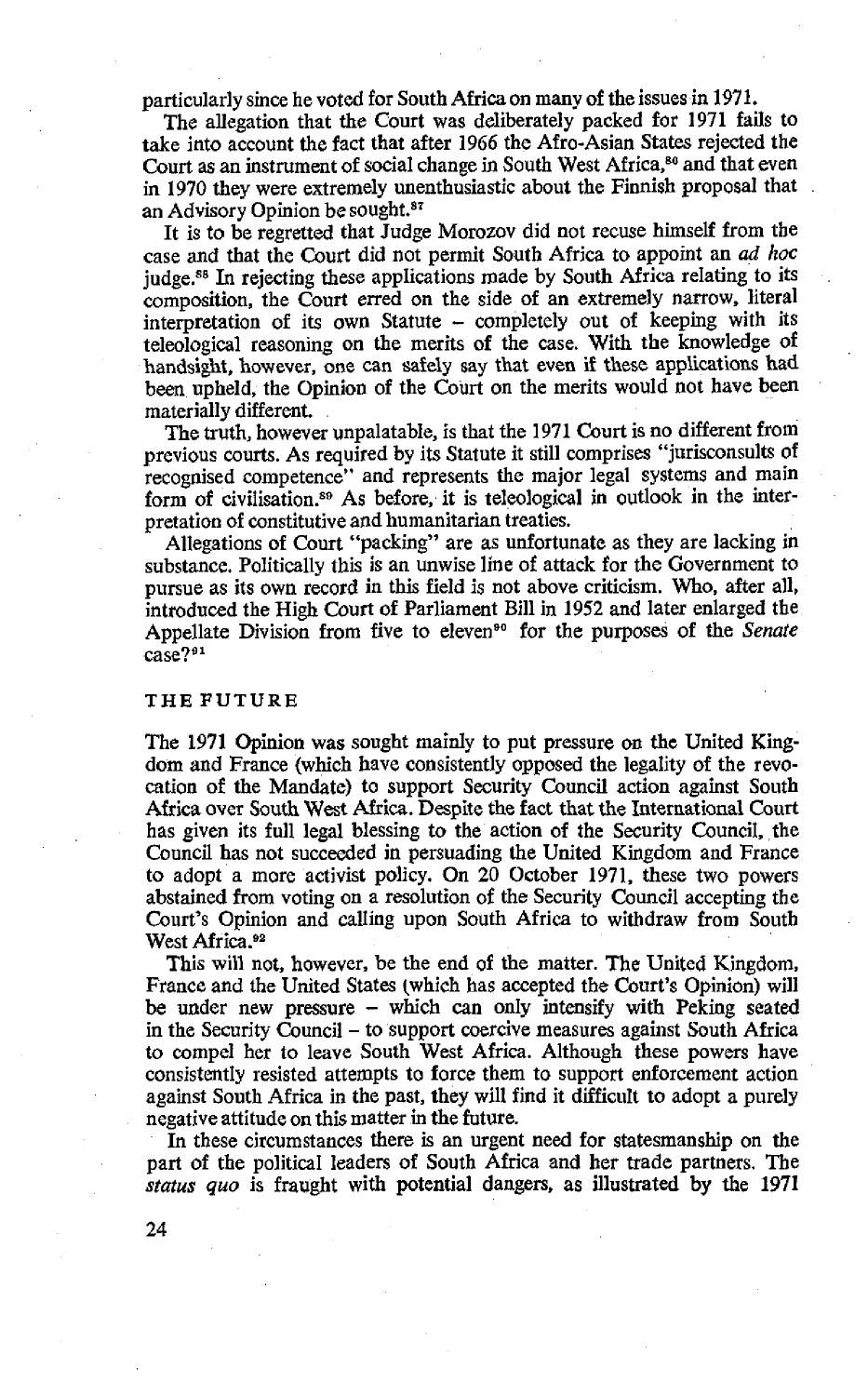Caprivi Strip incident.\* (As it forms part of South West Africa, South Africa's title to the Caprivi Strip is denied by the United Nations - with the result that little sympathy can be expected from that quarter in respect of South African protestations against violations of "her" territorial sovereignty there by insurgents.) At present the only alternative to the *status quo* seems to be confrontation with the United Nations. If this is to be avoided an attempt must be made to find a *via media.* It is believed that the plebiscite proposed to the Court in 1971 offers such a way out, and is worth consideration by the major western powers which might succeed in persuading the South African Government to repeat this offer to the Security Council.

Unfortunately the Afro-Asian States appear to be opposed to any plebiscite co-sponsored by South Africa and prefer, like Sir Muhammad Zafrulla Khan,<sup>93</sup> to insist on South Africa's withdrawal from the territory as a pre-requisite to a plebiscite. One suspects that much of the opposition to a plebiscite on the part of these States is motivated by the pessimistic belief that the people of South West Africa have been so brainwashed by the South African authorities that they are incapable of considering another form of government. This belief is as unfortunate as it is uninformed. There was local opposition to South African rule before the Court handed down its Opinion and this appears to have intensified in the past few months. The Herero *(6,6* of the total population)<sup>9</sup> \* are traditionally opposed to the South African administration and have welcomed the Court's Opinion;<sup>86</sup> the Rehoboth Basters (2,2 of the population) have appealed to the Security me remotour basics (2,2 of the population) have appeared to the becurity<br>Council to implement the Court's decision:<sup>90</sup> the Damara (8.7 of the popu- $\alpha$  and the proposition and  $\alpha$  count succession, the Damara  $(\alpha, r)$  of the populargest group in the territory, the Ovambo (45,9 of the population) are beginning to show signs of dissatisfaction with South Africa's administration." Recently, two churches representing half the population of South West Africa – over 300 000 of a population of  $610\,000$  – the Evangelical Lutheran Ovambo-Kavango Church and the Evangelical Lutheran Church of South West Africa, have condemned *apartheid* and appealed to the South African Government for a "separate and independent State" in South West Africa,<sup>89</sup> and their leaders, Bishop Leonard Auala and Pastor Paulus Gowaseb, have and their leaders, Bishop Leonard Auala and<br>confronted Mr Vorsterwith their grievances.100

In the light of these demands for political and social change by the leaders of the different groups in South West Africa, the major powers should do their utmost first, to persuade South Africa to revive her plebiscite proposal and, secondly, to persuade the Security Council to consider the matter on its merits. The latter is likely to be the hardest task of all but it is imperative that the indigenous inhabitants be consulted on their future and, if this can only be done by accepting South Africa as co-sponsor, it is a small price to pay for the cause of self-determination. Rather than reject any signs of co-operation from the South African authorities the United Nations should concentrate on obtaining acceptable conditions for the holding of the plebiscite. The following are some of the most basic terms which should be included in any plebiscite agreement:

\* Question considered by Security Council in Oct. 1971. (See Council Resolution 300.)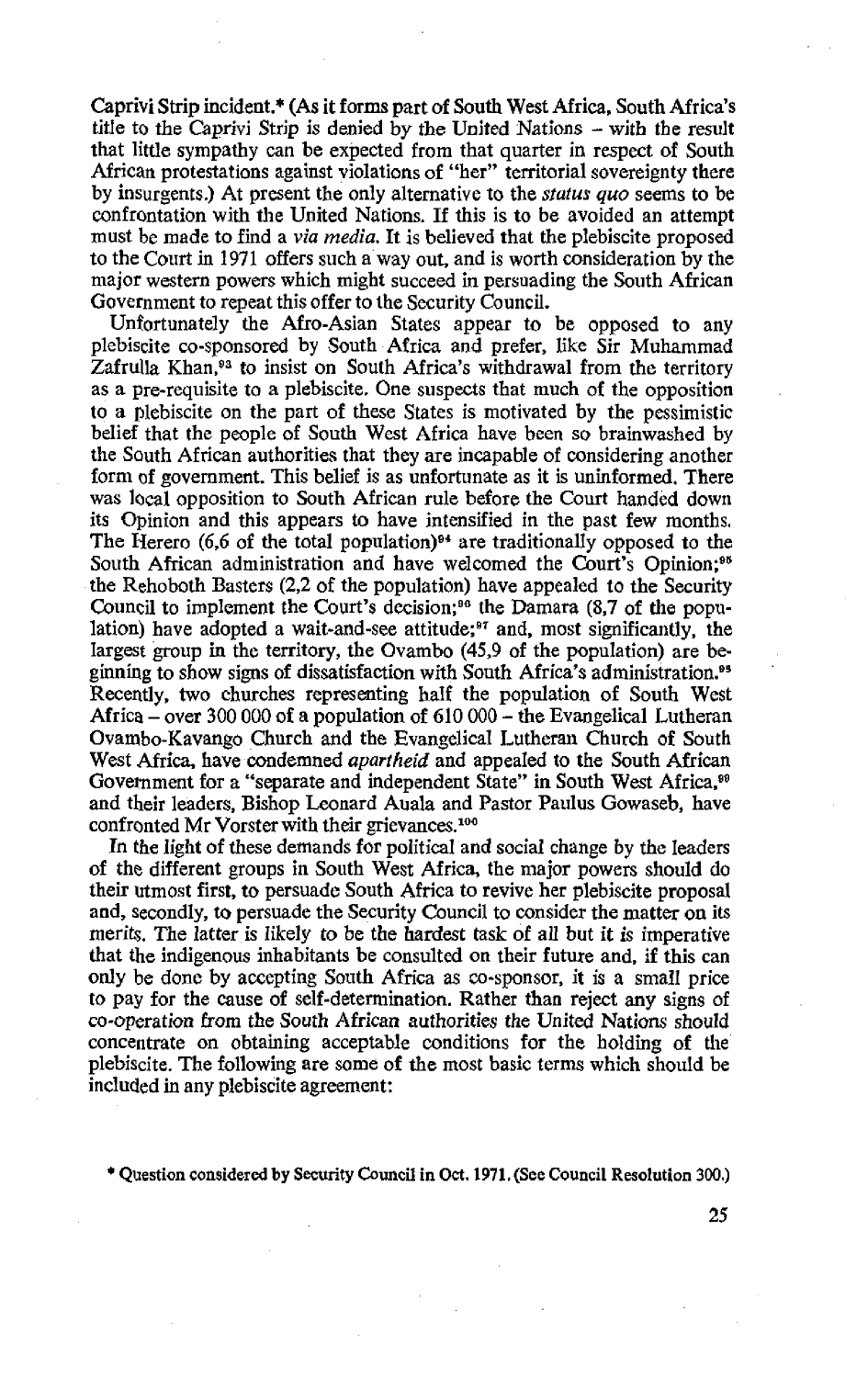- 1. The people must be permitted to choose between the *status quo,* United Nations Trusteeship and immediate independence.
- 2. The plebiscite must take the form of a free vote by all inhabitants of South West Africa above the age of 18 or 21. This would seem to be acceptable to the South African Government which has denied<sup>101</sup> that it envisages the type of consultation with the tribal leaders staged by General Smuts for the benefit of the United Nations in 1946.
- 3. The United Nations and South Africa must agree to accept the decision of the majority of the voters.
- 4. There must be a joint United Nations-South Africa committee charged with the task of supervising the campaign.
- 5. The plebiscite must not be held immediately, but should be set for a date between one and three years hence in order to give both the United Nations and the South African Government ample opportunity to put their views to the people.
- 6. All political leaders must be allowed to express their views freely provided this is done without threats or intimidation. (The main task of the joint United Nations-South Africa supervising committee would be to control campaigning.)
- 7. All South West African political prisoners must be released and exiles permitted to return to enable them to participate in the campaigning which would precede the plebiscite.
- 8. Consultations must be held between the leaders of all groups in South West Africa to enable them to discuss their future and to formulate the alternatives to be placed before the people. (For instance, if immediate independence is preferred by some leaders, it would be essential to decide in advance whether a federal or unitary form of government were envisaged.)

The Government of South Africa, the United Nations and the International Court of Justice all profess allegiance to the concept of self-determination. It is difficult to see how this could be better promoted than by a free plebiscite. If the parties involved are genuinely concerned about self-determination and the best interests of the peoples of South West Africa or Namibia, rather than the promotion of their own ideologies, this surely is the best course.

#### FOOTNOTE S

- 1. Legal Consequences for States of the Continued Presence of South Africa in Namibia (South West Africa) notwithstanding Security Council Resolution 276 (1970), Advisory Opinion, *1CJ Reports,* 1971, p. 16.
- 2. *Rand Daily Mail,* Johannesburg, 22 June, 1971.
- 3. Address to students at the University of Cape Town on 17 August, 1971, (unpublished).
- 4. International Status of South West Africa, *ICJ Reports,* 1950, p. 128. For South Africa's response to this Opinion in the General Assembly, see *General Assembly Official Records,* 5th Session, 4th Committee, 196th Meeting, paras. 47-52.
- 5. For a discussion of this approach to international law, see J. L. Brierly, *The Basis of Obligation in International Law,* 1958, p. 9-18.
- 6.1. M. Sinclair, "Vienna Conference on the Law of Treaties", 1970,19, *International and Comparative Law Quarterly,* p. 47 at p. 61.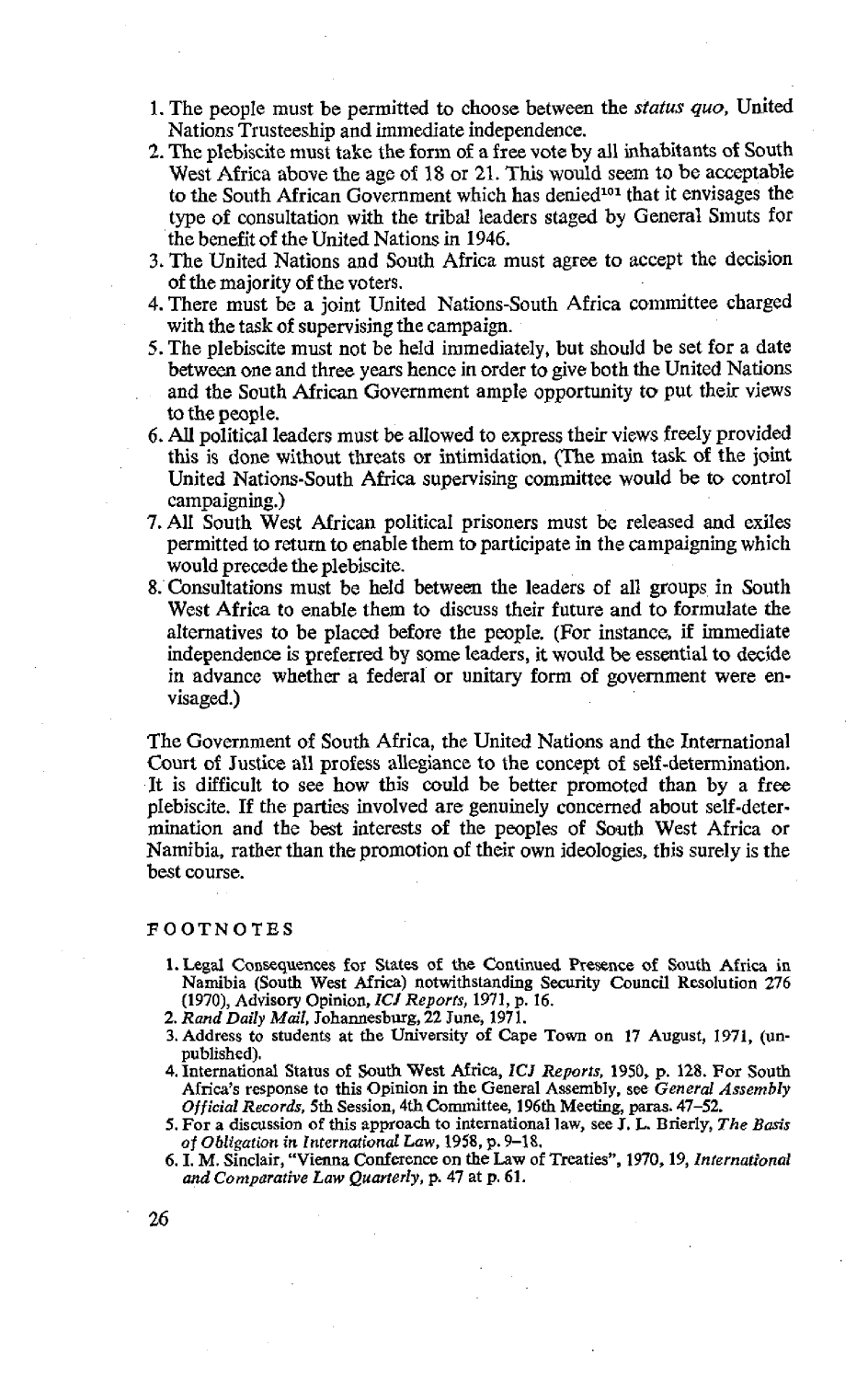- 7. Sir Gerald Fitzmaurice, "The Law and Procedure of the International Court of Justice 1951-4. Treaty Interpretation and other Treaty Points", 1957, 33, *British Year Book of International Law, p.* 203 at p. 225.
- *8.* For a discussion of the extent to which positivism dominates the domestic legal scene, see the present writer's "The Judicial Process, Positivism and Civil Liberty", 1971,88, *South African Law Journal,* p. 181.
- 9. Rosalyn Higgins, "Policy Considerations and the International Judicial Process", 1968,17, *International and Comparative Law Quarterly,* p. 58 at p. 59.
- 10. Richard A. Falk, *The Status of Law in International Society,* 1970, p. 19-23.
- 11. Fitzmaurice, note 7 supra, at p. 225.
- 12. Edward Gordon, "The World Court and Interpretation of Constitutive Treaties", 1965,59, *American Journal of International Law,* p. 794 at p. 827-832.
- 13. Higgins, note 9 supra, at p. 62.
- 14./C/ *Reports,* 1971, p. 28. In this respect the Court endorses its 1950 finding: *ICJ Reports,* 1950, p. 131.
- 15. *ICJ Reports,* 1971, p. 28, p. 30.
- 16. Ibid, p. 31.
- 17. Loc cit.
- 18. Ibid, p. 184, citing Judge Alvarez in *ICJ Reports,* 1950, p. 18. See, too, the separate opinions of Judges Ammoun (ibid, p. 72), Nervo (ibid, p. 112) and Dillard (ibid, p. 157). Sed contra, see the positivist approach of Judge Fitzmaurice (ibid, p. 220-224).
- 19. Ibid, p. 22.
- 20. This is made clear by Judge Dillard in his separate opinion, ibid, p. 153-4.
- 21. International Status of South West Africa, *ICJ Reports,* 1950, p. 128 at p. 136-7. See, too, Sir Hersch Lauterpacht, *The Development of International Law by the International Court,* 1958, p. 280.
- 22. *ICJ Reports,* 1971, p. 32. Italics added.
- 23. Ibid, p. 33-35.
- 24. Ibid, p. 36-38.
- 25. Ibid, p. 39^10.
- 26. Ibid, p. 157. Italics added.
- 27. Ibid, p. 227-263.
- 28. Ibid, p. 335.
- 29. Ibid, p. 46-48.
- 30. Ibid, p. 47.
- 31. Ibid, p. 48-49. For a survey of these views, see the present writer's "The Revocation of the Mandate for South West Africa", 1968, 62, *American Journal of International Law,* p. 78 at p. 85-86.
- 32. L. C. Steyn, *Die Vitleg van Wette* 1963, p. 96; H. R. Hahlo and Ellison Kahn, *The South African Legal System and its Background,* 1968, p. 202.
- 33.1967 (1) SA 263 (AD) at p. 277.
- 34. *ICJ Reports,* 1971, p. 49.
- 35. South West Africa Cases, Preliminary Objections, *ICJ Reports,* 1962, p. 319 at p. 336-337.
- 36. South West Africa, Second Phase, *ICJ Reports,* 1966, p. 6 at p. 46.
- 37. In 1962, the Court assumed that the unanimity *rale applied* in order to substantiate its argument that there was a need for judicial protection of the inhabitants of mandated territories because the League Council could not impose its will on a delinquent mandatory state: *ICJ Reports,* 1962, at p. 336-337. In 1966, it was assumed in order to illustrate the view that the mandates system did not envisage the dictation of terms to a mandatory but rather the negotiation of such terms: *ICJ Reports,* 1966, at p. 46.
- 38. *ICJ Reports,* 1955, p. 67 at p. 74. It should, however, be recalled that on this occasion the British Judge, Sir Hersch Lauterpacht, found that South Africa would not have been able to veto a resolution of the League Council concerning South West Africa: ibid p. 98-106.
- 39. *ICJ Reports,* 1971, p. 199-207. Sed contra, Sir Gerald Fitzmaurice ibid, 272-277.

- 41. Ibid, p. 49.
- 42. *ICJ Reports,* 1966, p. 29. See further, Dugard, note 31 supra, at p. 81-82.

<sup>40.</sup> Ibid, p. 60-61.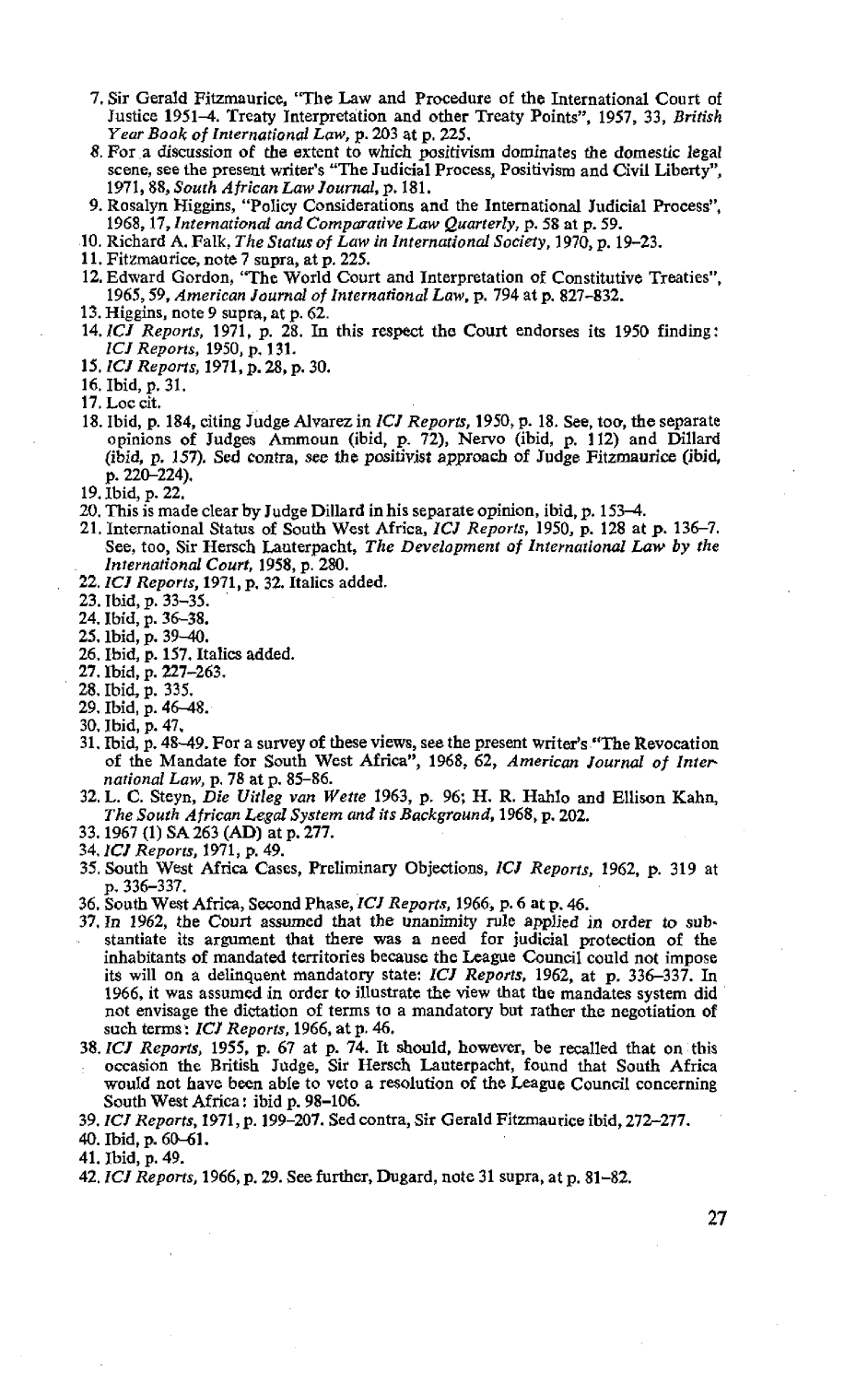43.*ICJ Reports,* 1971, p. 299-301.

- 44. Joint dissenting opinion with Sir Percy Spender, *ICJ Reports,* 1962, p. 319 at p. 467.
- 45.1969 (1) SA 153 (AD) at p. 172. See, further, Dugard, "South West Africa and the 'Terrorist Trial'", 1970, 64, *American Journal of International Low,* p, 19 at p. 37.
- 46. The separate opinions of Judges Petren *(ICJ Reports,* 1971, p. 132-3) and Dillard (ibid, p. 150) lend support to this view.
- 47. Ibid, p. 57.
- 48. See further on this Dugard, note 31 supra at p. 96. Sed contra, Sir Gerald Fitzmaurice, *ICJ Reports,* 1971, p. 283.
- 49. Ibid, p. 50.
- 50. Ibid, p. 51.

51. Loc cit.

- 52. Ibid, p. 164.
- 53. Ibid, p. 51-54.
- 54. Ibid, p. 33-137.
- 55. Ibid, p. 147-148.
- 56. *ICJ Reports,* 1949, p. 174 at p. 179,182.
- 57. Leo Gross, "The International Court of Justice and the United Nations", 1967, 120, *Recueil des Cours,* p. 312 at p. 370,385.
- 58. *ICJ Reports,* 1950, p. 128 at p. 136-7.
- 59. *ICJ Reports,* 1955, p. 67 at p. 99, p. 104-5 (separate opinion of Sir Hersch Lauterpacht).
- 60. *ICJ Reports,* 1956, p. 22, 28, 32 (majority), p. 44-€, 50, 55-6 (separate opinion of Sir Hersch Lauterpacht).
- 61. *ICJ Reports,* 1962, p. 318.
- 62. Ibid at p. 336.
- 63. *ICJ Reports,* 1966, p. 6 at p. 48.
- 64. Judge Badawi of Egypt.
- 65. Judge Bustamante of Peru.
- 66. Judge Khan of Pakistan.
- 67. *ICJ Reports,* 1949, p. 174 at p. 179,182.
- 68. *ICJ Reports,* 1962, p. 151 at p. 168.
- 69. See, Sir Gerald Fitzmaurice "Hersch Lauterpacht the Scholar as Judge", 1963, 39, *British Year Book of International Law,* p. 133 at p. 158-164.
- 70. Separate opinion, *ICJ Reports,* 1962, p. 151 at p. 186.
- 71. Note 69 supra at p. 139.
- 72. "The World Court and the Interpretation of Constitutive Treaties", 1965, 59, *American Journal of International Law,* p. 794 at p. 815.
- 73. Cf the argument to this effect in South Africa's written submissions, vol. 1 p. 11 ff.
- 74. See the commentary of the International Law Commission on articles 27 and 28 of the Draft Articles on the Law of Treaties in 1967, 61, *American Journal of International Law,* p. 350.
- 75. Ibid, 351-2.
- 76. *ICJ Reports,* 1971, p. 184. Sir Gerald Fitzmaurice also recognises the need for a different approach to constitutive treaties: "Judicial Innovation - Its Uses and its Perils", in *Cambridge Essays in International Law,* 1965, p. 24.
- 77. *Harris* v *Minister of the Interior* 1952 (2) SA 428 (AD), and *Minister of the Interior* v *Harris* 1952 (4) SA 769 (AD).
- 78. *Collins* v *Minister of the Interior* 1957 (1) SA 552 (AD) at p. 571.
- 79. Shabtai Rosenne, *The Law and Practice of the International Court,* 1965, vol 2, p. 617.
- 80. Leo Gross, "Treaty Interpretation: the Proper Role of an International Tribunal", 1969, *Proceedings of the American Society of International Law,* p. 108 at p. 110.
- 81. Elections to the Court are held every three years in respect of five vacancies: Article 13 of the Court's Statute.
- 82. L. C. Green, "South West Africa and the World Court", 1966, 22, *International Journal,* p. 39 at p. 66.
- 83. E. Landis "South West Africa Cases: Remand to the United Nations", 1967, 52, *Cornell Law Quarterly,* p. 627 at p. 668.
- 84. Judge Forster of Senegal.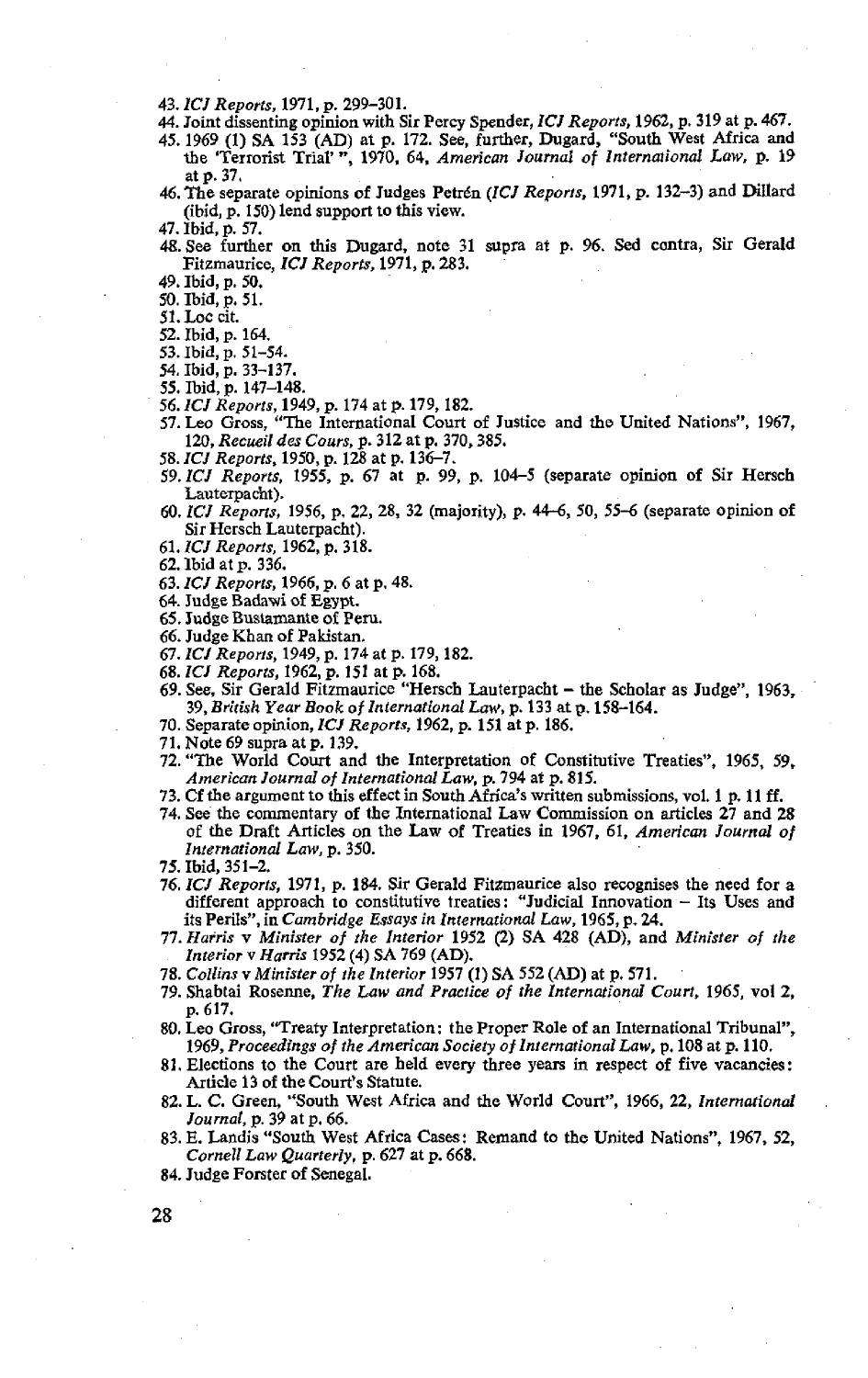- 85. Judges Forster, Onyeama (Nigeria) and Ignacio-Pinto (Dahomey).
- 86. See the statements cited in South Africa's written submissions of 1971, vol 1, p. 129-130.
- 87. See the statements referred to in Judge Onyeama's separate opinion, *ICJ Reports,* 1971, p. 141-2.
- 88. See *ICJ Reports,* 1971, pp. 18-19.
- 89. Articles 2 and 9.
- 90. Appellate Division Quorum Act 27 of 1955.
- 91. Supra note 78.
- 92. *The Star,* Johannesburg, 21 October, 1971.
- 93. *ICJ Reports,* 1971, p. 65-66.
- 94. This percentage figure and the subsequent figures are based on the 1970 census figures: *Statistical News Release,* Department of Statistics, 23 September, 1971, No. 64.
- 95. *Rand Daily Mail,* Johannesburg, 6 July, 1971.
- 96. Ibid.
- 97. *Rand Daily Mail,* Johannesburg, 5 August, 1971. The chief of the Damara, Dawid Goroseb, is reported as saying that his people did not wish to become involved in international politics at this stage.
- 98. *The Star,* Johannesburg, 13 August, 1971. *Sunday Times,* Johannesburg, 22 August, 1971.
- 99. *The Star,* Johannesburg, 19 July, 1971. For the text of their letter, see 1971, 15 *Sash.no.* 2, p. 15.
- 100. *The Star,* Johannesburg, 18 and 20 August, 1971. *Sunday Times,* Johannesburg, 22 August, 1971.
- 101. Plebiscite proposal, published in 10 *International Legal Materials* 417 (March 1971).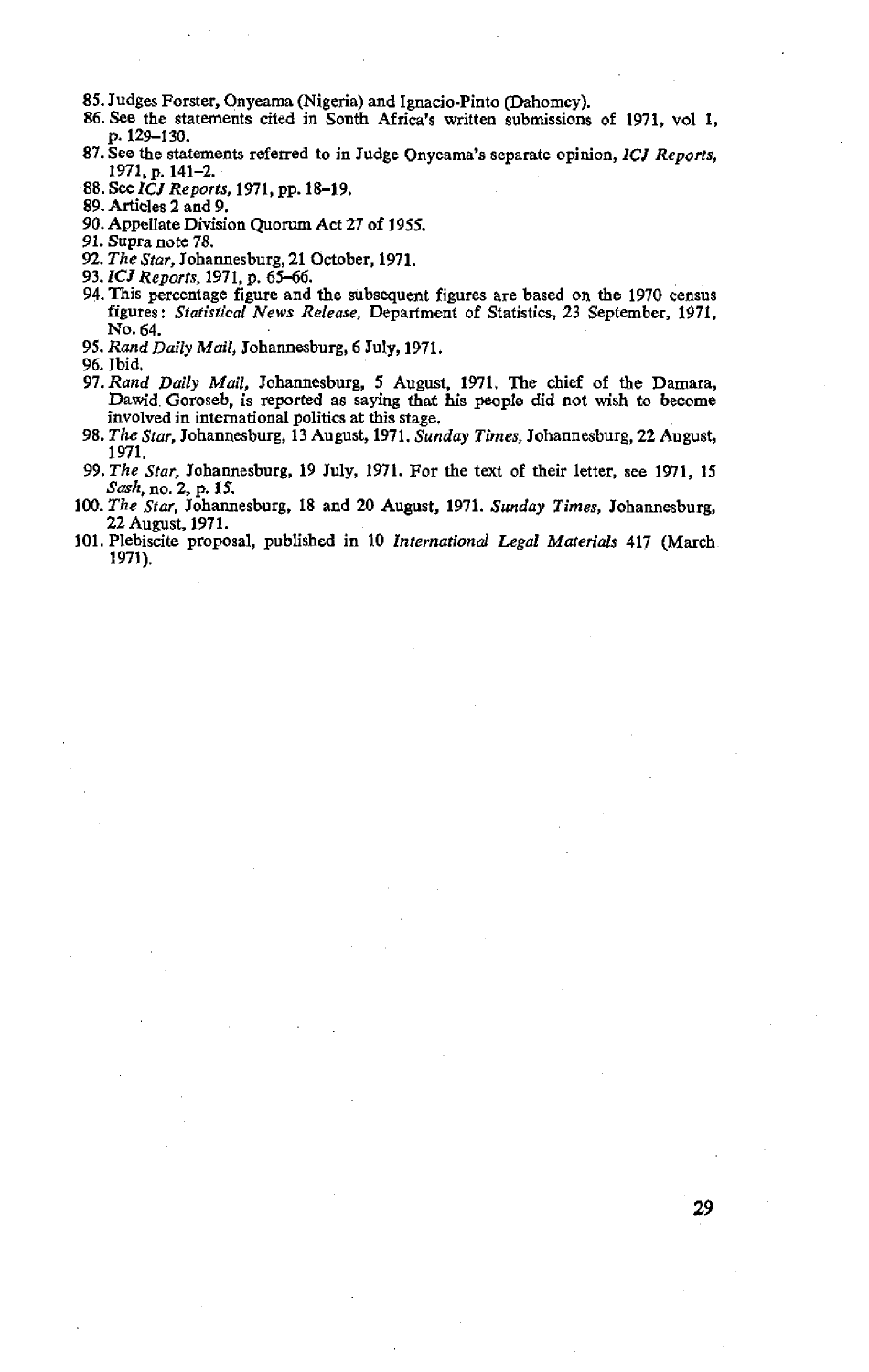### Addendum

E. M. GROSSKOPF

Since preparing my paper, I have had the benefit of reading Professor John Dugard's contribution. Professor Dugard sees the legal dispute concerning South West Africa essentially as a conflict between legal philosophies. On the one hand, there are the positivists, and on the other, those described as supporters of natural law, or of sociological theories of Law, or of a teleological philosophy, etc. The 1971 Opinion, Professor Dugard says, represented a victory for the latter.

I do not propose traversing Professor Dugard's comments in detail, since I believe that his basic theme is demonstrably unsound. At the outset, I am, however, faced with the problem that he does not define his legal philosophy with any precision. He seems to be saying no more than that in international law the ends may justify the means - the ends being the political, social and moral causes sought to be advanced, and the means being the legal reasoning employed in advancing those causes. I am perhaps exposing myself as a "traditionalist" and a "right-wing adherent of legal positivism" in rejecting this philosophy, but I comfort myself with the knowledge that practical international lawyers throughout the world share my lack of enthusiasm for this process of "judicial legislation" (as Professor Dugard himself describes it).

At present I am, however, concerned not so much with Professor Dugard's legal philosophy as with the Court's. The Court itself did not (explicitly at any rate) base any of its findings on natural law, or on a teleological, sociological, etc., philosophy.<sup>1</sup> Had the Court done so, it might have advanced (or at least clarified) its legal philosophy, e.g. by explaining how it sets about choosing the "policy consideration" to which it gives effect, or by indicating to what extent and according to what criteria it gives effect to policy considerations at the expense of the wording of an instrument or the expectations of its authors. Such an exposition would probably not have imbued sovereign states with any greater enthusiasm for the Court than at present, but it would at least have been instructive.

But the truth of the matter is, of course, that the talk about natural law, teleological theories, sociological philosophies, etc., is a gloss placed upon the Court's Opinion by well-disposed academics like Professor Dugard. The Court's real philosophy is a simple one, clearly ascertainable between the very lines of Professor Dugard's paper. Thus, whereas all the major findings of the Court are said to display a "teleological philosophy", Professor Dugard concedes that the Court "does not deal satisfactorily" with the South African argument on one major point;<sup>2</sup> that a major finding "was as unnecessary as it was unfortunate":<sup>3</sup> that another major finding was "not so satisfactory" and displays "an extreme teleological approach";\* and, finally, that in decisions affecting its composition "the Court erred on the side of an ex